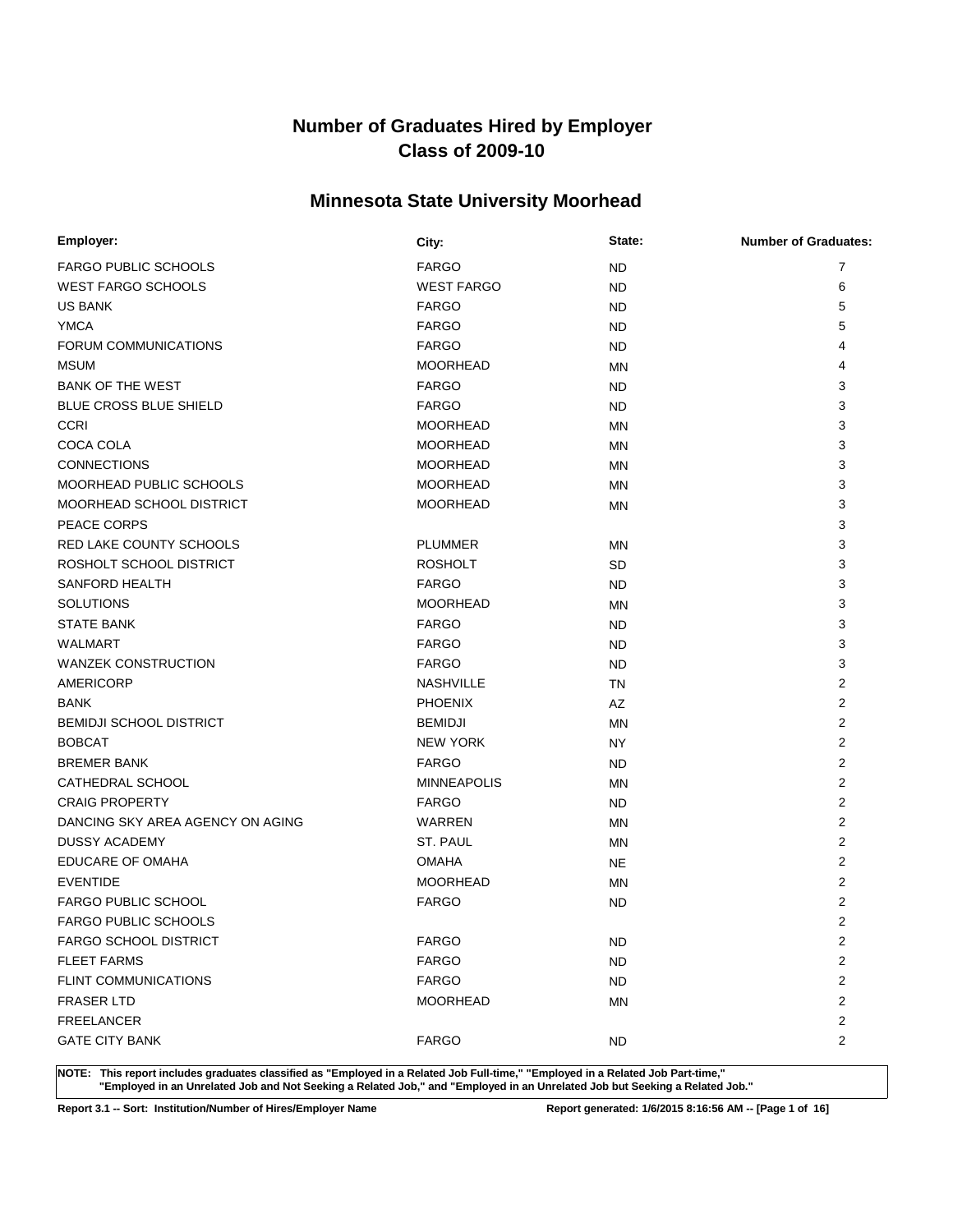### **Minnesota State University Moorhead**

| Employer:                           | City:                  | State:    | <b>Number of Graduates:</b> |
|-------------------------------------|------------------------|-----------|-----------------------------|
| <b>GOLDMARK</b>                     | <b>FARGO</b>           | <b>ND</b> | 2                           |
| <b>HEARTLAND AEA 11</b>             |                        |           | $\overline{2}$              |
| <b>HERITAGE HOMES</b>               | <b>FARGO</b>           | <b>ND</b> | 2                           |
| <b>IMPROVE GROUP</b>                | <b>MENDOTA HEIGHTS</b> | MN        | 2                           |
| <b>KINETIC LEASING</b>              | <b>FARGO</b>           | ND        | 2                           |
| KNICKERBOCKER LIQUOR LOCKER         | <b>SEXTON</b>          | ND        | 2                           |
| LAC QUI PARIESCHOOL DISTRICT        | <b>MADISON</b>         | WI        | 2                           |
| MILL STREET RESIDENT                | <b>FERGUS FALLS</b>    | MN        | 2                           |
| MINNEAPOLIS PUBLIC SCHOOLS          | <b>MINNEAPOLIS</b>     | <b>MN</b> | $\overline{2}$              |
| MINNESOTA STATE UNIVERSITY MOORHEAD | <b>MOORHEAD</b>        | MN        | $\overline{2}$              |
| MINOT PUBLIC SCHOOLS                | <b>MINOT</b>           | ND        | 2                           |
| MONTPELIER PUBLIC SCHOOL            | <b>MONTPELIER</b>      | ND        | 2                           |
| <b>MULTIBAND</b>                    | <b>FARGO</b>           | <b>ND</b> | 2                           |
| NESET CONSULTING                    | <b>TIOGA</b>           | ND        | 2                           |
| NORTHFIELD PUBLIC SCHOOL DISTRICT   | NORTHFIELD             | <b>MN</b> | 2                           |
| <b>RACKSPACE</b>                    | <b>FARGO</b>           | ND        | $\overline{2}$              |
| RD OFFUTT COMPANY                   | <b>FARGO</b>           | ND        | 2                           |
| <b>READING THERAPY CENTER</b>       | <b>MOORHEAD</b>        | MN        | 2                           |
| RIVER BEND EDUCATION DISTRICT       | <b>NEW ULM</b>         | MN        | 2                           |
| SOUTHWEST MN STATE UNIVERSITY       | <b>MARSHALL</b>        | MN        | 2                           |
| <b>STATE OF MN</b>                  |                        | MN        | $\overline{2}$              |
| STRAW HAT PLAYERS @ MSUM            | <b>MOORHEAD</b>        | ΜN        | 2                           |
| <b>STUDIO MME</b>                   | <b>FARGO</b>           | ND.       | $\overline{2}$              |
| <b>SUNDOG</b>                       | <b>FARGO</b>           | ND        | $\overline{2}$              |
| <b>TARGET</b>                       | <b>FARGO</b>           | ND        | $\overline{2}$              |
| <b>TEEN FITNESS</b>                 | <b>FARGO</b>           | ND        | $\overline{2}$              |
| THE FORUM                           | <b>FARGO</b>           | ND        | 2                           |
| <b>TNT KIDS FITNESS</b>             | <b>FARGO</b>           | ND        | 2                           |
| VIRGINIA PUBLIC SCHOOLS             | <b>VIRGINIA</b>        | MN        | 2                           |
| <b>WALMART</b>                      | <b>DILWORTH</b>        | MN        | 2                           |
| <b>WELLS FARGO BANK</b>             | <b>MOORHEAD</b>        | MN        | $\overline{2}$              |
| ЗM                                  | <b>MINNEAPOLIS</b>     | MN        | 1                           |
| ЗM                                  | <b>ST PAUL</b>         | MN        |                             |
| 7 DAY CLINIC                        | <b>FARGO</b>           | <b>ND</b> | $\mathbf{1}$                |
| ACCESS OF THE RED RIVER VALLEY      | <b>MOORHEAD</b>        | <b>MN</b> | $\mathbf{1}$                |
| ACCUQEST HEARING CENTER             | <b>BROOKINGS</b>       | <b>SD</b> |                             |
| <b>ADERSON FABRIC</b>               | <b>BLACK DUCK</b>      | MN        |                             |
| <b>AEGIS THERAPIES</b>              | <b>BRONSON</b>         | МO        |                             |
| <b>AEGIS THERAPIES</b>              | <b>BISMARCK</b>        | <b>ND</b> |                             |
| <b>AERIAL CO</b>                    | <b>FARGO</b>           | ND.       | 1                           |

**NOTE: This report includes graduates classified as "Employed in a Related Job Full-time," "Employed in a Related Job Part-time," "Employed in an Unrelated Job and Not Seeking a Related Job," and "Employed in an Unrelated Job but Seeking a Related Job."**

**Report 3.1 -- Sort: Institution/Number of Hires/Employer Name Report generated: 1/6/2015 8:16:56 AM -- [Page 2 of 16]**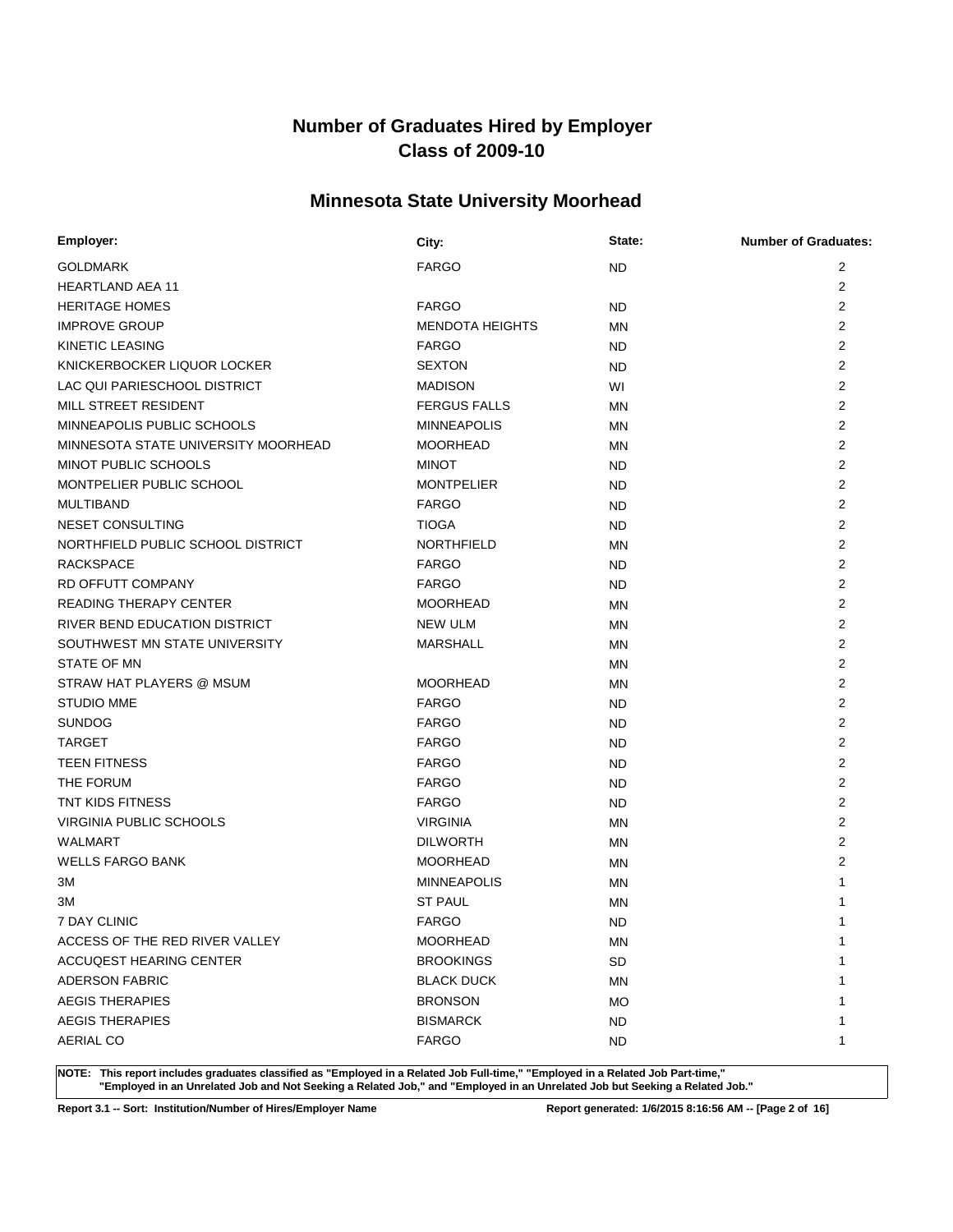### **Minnesota State University Moorhead**

| Employer:                                     | City:               | State:    | <b>Number of Graduates:</b> |
|-----------------------------------------------|---------------------|-----------|-----------------------------|
| AEROTEK                                       | ARDEN HILLS         | <b>MN</b> |                             |
| AFRICA INLAND MISSION                         |                     |           | 1                           |
| AGCOUNTRY FARM CREDIT SERVICE                 | <b>FARGO</b>        | <b>ND</b> |                             |
| ALDEAN INDEPENDET SCHOOL DISTRICT             | <b>HUSTON</b>       | ТX        |                             |
| ALDEAN SCHOOL DISTRICT                        | <b>HUSTON</b>       | ТX        |                             |
| <b>ALTUR</b>                                  | <b>GRAND FORKS</b>  | <b>ND</b> |                             |
| AM ASSO FOR ADVANCEMENT OF SCIENCE            | <b>WASHINGTON</b>   | DC        |                             |
| AM FAMILY INSURANCE                           | <b>BRECKENRIDGE</b> | MN        |                             |
| AM GOLD GYMNATICS                             | <b>FARGO</b>        | ND        |                             |
| AMERICAN CRYSTAL SUGAR                        | <b>MOORHEAD</b>     | MN        |                             |
| AMERICAN DIABETES ASSOCIATION                 | <b>FARGO</b>        | ND        |                             |
| AMERICAN FAMILY INS                           | <b>FARGO</b>        | ND        |                             |
| AMERICAN SECURITY                             | <b>ST PAUL</b>      | <b>MN</b> |                             |
| AMERICAN SOCIETY                              | <b>DEVILS LAKE</b>  | ND        |                             |
| AMERICORE FEDERAL PROGRAM                     | <b>FERGUS FALLS</b> | <b>MN</b> |                             |
| ANDERSON BOTRELL LAW FIRM                     | <b>FARGO</b>        | ND        |                             |
| ANN CARLSON CENTER                            | <b>FARGO</b>        | <b>ND</b> |                             |
| <b>ANYTIME FITNESS</b>                        | <b>MOORHEAD</b>     | MN        |                             |
| APAC                                          | <b>FARGO</b>        | ND        |                             |
| <b>APPLE INC</b>                              |                     |           |                             |
| ARCHWAY MARKETING                             | <b>FARGO</b>        | ND        |                             |
| ARCHWAY MARKETING SERVICES                    | <b>FARGO</b>        | <b>ND</b> |                             |
| <b>ARI INTL</b>                               | <b>CHICAGO</b>      | IL.       |                             |
| ARTIC CAT                                     | THIEF RIVER FALLS   | MN        |                             |
| ARVATO DIGITAL SERVICES                       | <b>FARGO</b>        | <b>ND</b> |                             |
| ASSET MANAGEMENT                              | <b>NEW HOPE</b>     | MN        |                             |
| AT HOME APARTMENTS                            | ST. CLOUD           | <b>MN</b> |                             |
| <b>BAKTECH COMP</b>                           | <b>FARGO</b>        | ND        |                             |
| <b>BEMIDJI REGIONAL INTERDISTRICT COUNCIL</b> | <b>MAHNOMEN</b>     | MN        |                             |
| <b>BEMIDJU SCHOOL DISTRICT</b>                | <b>BEMIDJI</b>      | ΜN        |                             |
| <b>BENEDICT HEALTH SYSTEM</b>                 | <b>GARRISON</b>     | ND        |                             |
| <b>BENSON AREA SCHOOLS</b>                    | <b>MINNEWASHKA</b>  | ΜN        |                             |
| <b>BERGER LAW FIRM</b>                        | <b>FARGO</b>        | <b>ND</b> |                             |
| <b>BERNARD GROUP</b>                          | <b>CHASKA</b>       | MN        | 1                           |
| BETHEL FREE CHURCH                            | <b>FARGO</b>        | <b>ND</b> | $\mathbf{1}$                |
| <b>BIG STONE THERAPEUTIC</b>                  | <b>MORRIS</b>       | MN        |                             |
| <b>BIG STONE THERAPIES</b>                    | <b>WATERTOWN</b>    | <b>SD</b> |                             |
| <b>BIOLIFE PLASMA SERVICES</b>                | <b>MOORHEAD</b>     | MN        |                             |
| <b>BIOLIFE PLASMA SERVICES</b>                | <b>FARGO</b>        | <b>ND</b> |                             |
| <b>BISMARCK PUBLIC SCHOOLS</b>                | <b>BISMARCK</b>     | ND.       | 1                           |

**NOTE: This report includes graduates classified as "Employed in a Related Job Full-time," "Employed in a Related Job Part-time," "Employed in an Unrelated Job and Not Seeking a Related Job," and "Employed in an Unrelated Job but Seeking a Related Job."**

**Report 3.1 -- Sort: Institution/Number of Hires/Employer Name Report generated: 1/6/2015 8:16:56 AM -- [Page 3 of 16]**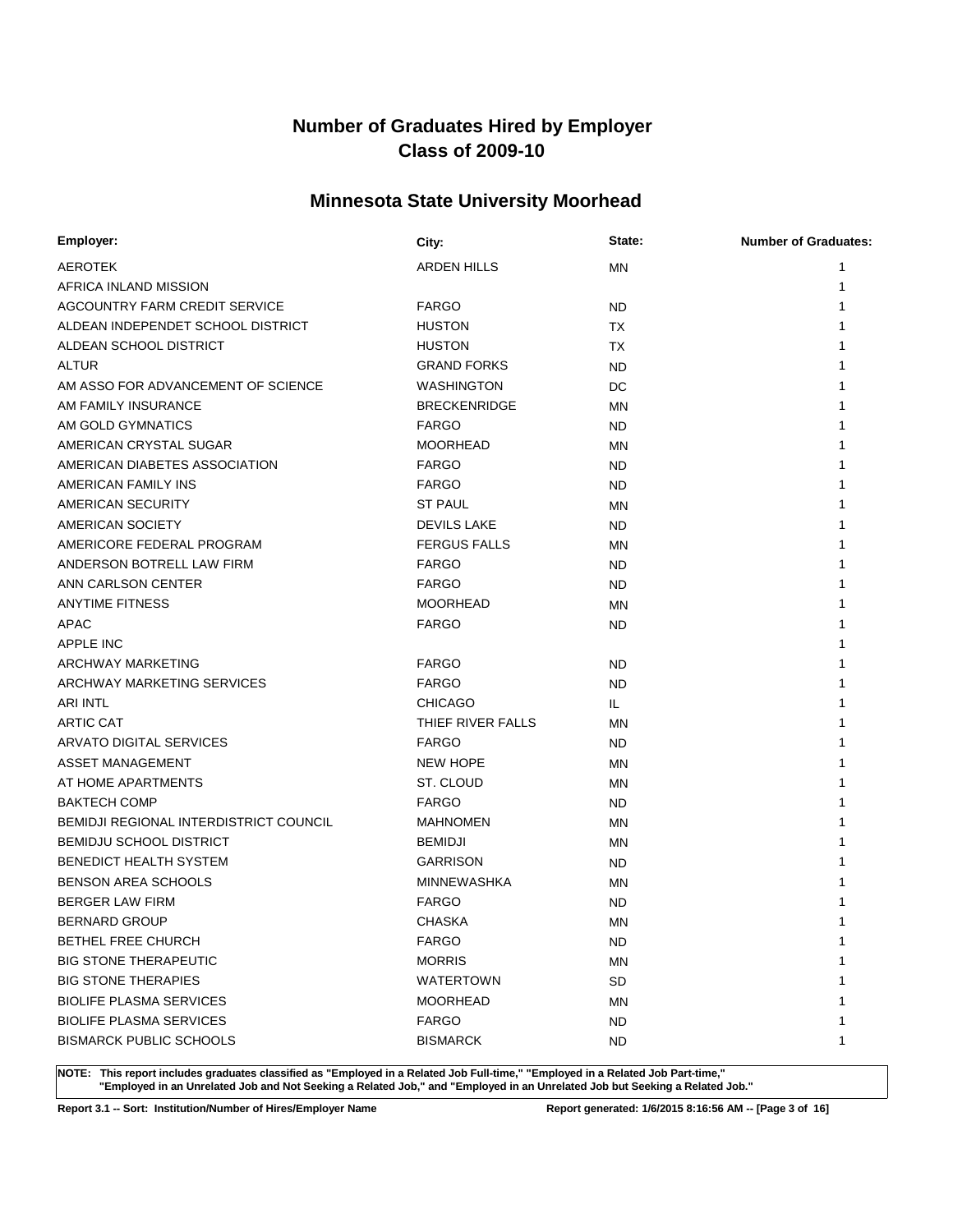### **Minnesota State University Moorhead**

| Employer:                             | City:                | State:    | <b>Number of Graduates:</b> |
|---------------------------------------|----------------------|-----------|-----------------------------|
| <b>BLACK AND VEATCH COMPANY</b>       | <b>KANSAS CITY</b>   | KS        | 1                           |
| <b>BLUE CROSS</b>                     | <b>FARGO</b>         | ND.       | 1                           |
| <b>BOBCAT</b>                         | <b>WILMAR</b>        | ΜN        |                             |
| <b>BOBCAT</b>                         | <b>FARGO</b>         | ND.       |                             |
| <b>BOWLING GREEN STATE UNIVERSITY</b> | <b>BOWLING GREEN</b> | OH        |                             |
| BRAINARD SCHOOL DISTRICT 181          | <b>BRAINARD</b>      | MN        |                             |
| <b>BRAZIL LAW OFFICE</b>              | <b>FARGO</b>         | ND.       |                             |
| <b>BREADSMITH</b>                     | <b>FARGO</b>         | ND.       |                             |
| <b>BRIDGE CARE COMMUNITY</b>          | <b>ADA</b>           | MN        |                             |
| <b>BRIT PHOTOGRAPHY</b>               | <b>WEST FARGO</b>    | ND.       |                             |
| <b>BUFFALO WILD WINGS</b>             | <b>FARGO</b>         | ND.       |                             |
| <b>BURDICKI BUILDERS</b>              | LAKEVILLE            | MN        |                             |
| CALDAK INTERNATIONAL LLC              | <b>FARGO</b>         | ND.       |                             |
| <b>CALL CENTER</b>                    | <b>FARGO</b>         | ND.       |                             |
| <b>CARBON AIR</b>                     | <b>BROOKLYN PARK</b> | ΜN        |                             |
| CARGILL                               | <b>HOPKINS</b>       | MN        |                             |
| <b>CARGILL</b>                        | <b>FARGO</b>         | <b>ND</b> |                             |
| CAROL CANDY CO                        | <b>FARGO</b>         | ND.       |                             |
| CARROL COUNTY SCHOOLS                 | <b>WESTMINSTER</b>   | MD        |                             |
| CAS ART SOCIETY                       | <b>INDIANAPOLIS</b>  | IN        |                             |
| <b>CASHWISE</b>                       | <b>FARGO</b>         | ND.       |                             |
| CASINO SERVICES PUBLISHING            | <b>FARGO</b>         | ND.       |                             |
| <b>CASION SERVICE PBLISHING</b>       | <b>FARGO</b>         | ND.       |                             |
| CASS COUNTY SHERIFF'S OFFICE          | <b>FARGO</b>         | ND.       |                             |
| CATALINA SCHOOL DISTRICT              | <b>TUSCON</b>        | AZ        |                             |
| <b>CEDAR RAPIDS</b>                   | <b>CEDAR RAPIDS</b>  | IA        |                             |
| CELLULAR COMMUNICATIONS               | <b>FARGO</b>         | ND.       |                             |
| <b>CENTRA CARE</b>                    | ST CLOUD             | MN        |                             |
| CENTRACARE                            | ST CLOUD             | ΜN        |                             |
| CENTRACARE                            | ST. CLOUD            | ΜN        |                             |
| <b>CENTRAL SPECIALTIES</b>            | ALEXANDRIA           | MN        |                             |
| <b>CETERO RESEARCH</b>                | <b>FARGO</b>         | <b>ND</b> |                             |
| <b>CETERO WELLNESS</b>                | <b>FARGO</b>         | <b>ND</b> |                             |
| CHARTER COMMUNICATIONS                | <b>BAXTER</b>        | MN        | 1                           |
| <b>CHERRINGTON ENTERPRISES</b>        | JAMESTOWN            | ND.       | 1                           |
| CHILDCARE CONSULTANT                  |                      |           | 1                           |
| CHILDREN'S CORNER LEARNING CENTER     | <b>FERGUS</b>        | ΜN        | 1                           |
| CHILDREN'S DENTAL SERVICES            | <b>MINNEAPOLIS</b>   | MN        |                             |
| <b>CHOICE FINANCIAL GROUP</b>         | <b>WEST FARGO</b>    | ND.       | 1                           |
| <b>CHRIS HAYDEN</b>                   | <b>FARGO</b>         | ND.       | 1                           |

**NOTE: This report includes graduates classified as "Employed in a Related Job Full-time," "Employed in a Related Job Part-time," "Employed in an Unrelated Job and Not Seeking a Related Job," and "Employed in an Unrelated Job but Seeking a Related Job."**

**Report 3.1 -- Sort: Institution/Number of Hires/Employer Name Report generated: 1/6/2015 8:16:56 AM -- [Page 4 of 16]**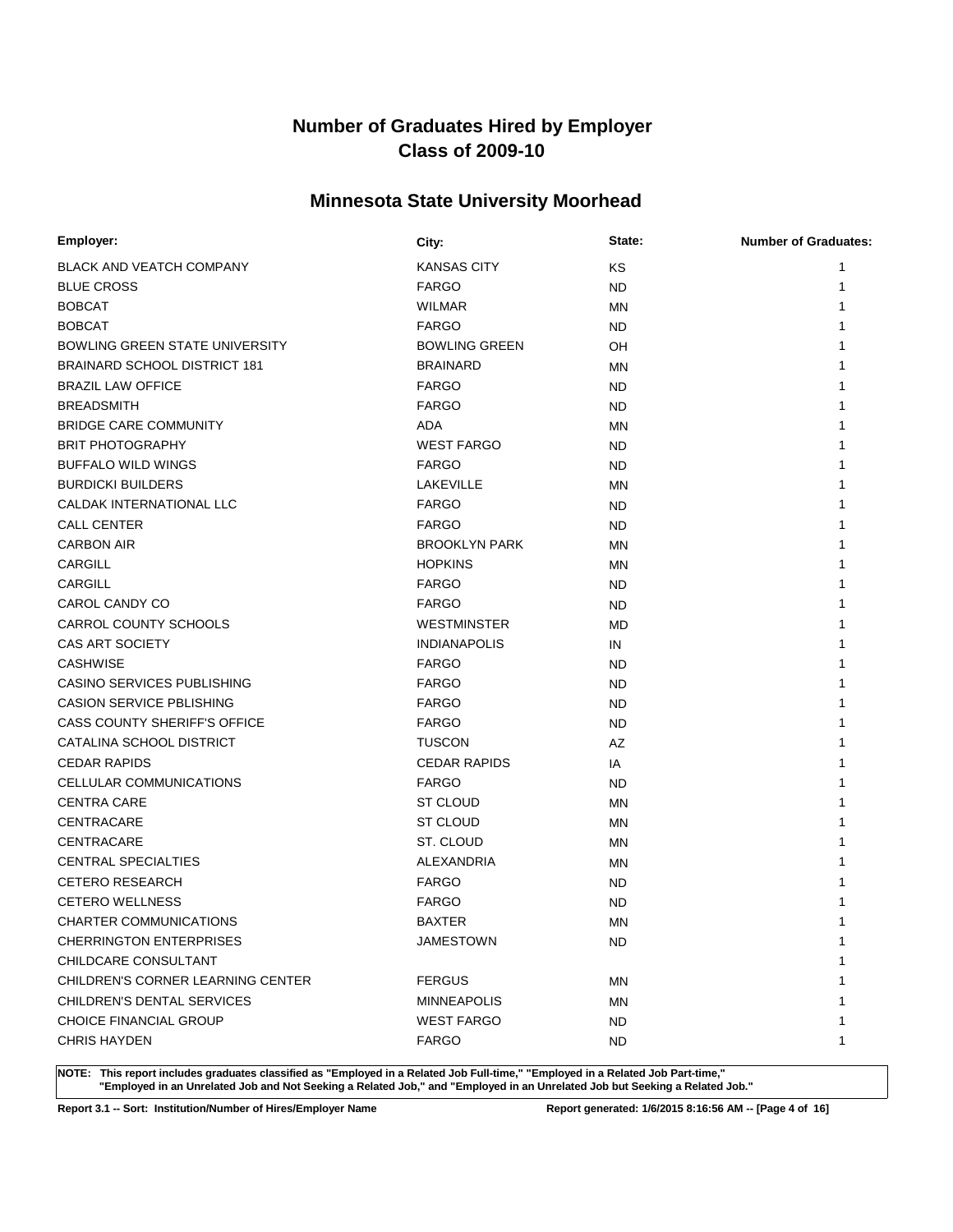### **Minnesota State University Moorhead**

| Employer:                                 | City:                 | State:    | <b>Number of Graduates:</b> |
|-------------------------------------------|-----------------------|-----------|-----------------------------|
| CHRIS TURNHEIM CONSTRUCTION               | <b>MOORHEAD</b>       | ΜN        | 1                           |
| CHS GO RADIO                              | <b>GRANDIN</b>        | ND        | 1                           |
| CIITY OF FARGO                            | <b>FARGO</b>          | ND        | 1                           |
| <b>CIRCLE NATIONS SCHOOL</b>              | <b>WHAPETON</b>       | ND        |                             |
| <b>CITY OF FARGO</b>                      | <b>FARGO</b>          | ND        |                             |
| CITY OF WEST LAKE                         | <b>WEST LAKE</b>      | OH        |                             |
| <b>CLARRY COMMUNICATIONS</b>              | <b>COLUMBUS</b>       | OН        |                             |
| <b>CLAY COUNTY</b>                        | <b>MOORHEAD</b>       | MN        |                             |
| <b>CLAY COUNTY COURTHOUSE</b>             | <b>MOORHEAD</b>       | ΜN        |                             |
| <b>CLAY COUNTY HEAD START</b>             | <b>MOORHEAD</b>       | ΜN        |                             |
| <b>CLEAR CHANNEL COMM</b>                 | <b>FARGO</b>          | ND        |                             |
| CLEARY BUILDING CORPORATION               | <b>FARGO</b>          | ND        |                             |
| <b>COACH</b>                              | ALBERVILLE            | MN        |                             |
| COASTAL TELEVISION                        | ANCHORAGE             | AK        |                             |
| <b>COLLEGE LIVING</b>                     | <b>ROSEVILLE</b>      | <b>MD</b> |                             |
| COLUMBIA GORGE EDUCATIONAL SERVICE DISTR  |                       |           |                             |
| COMCORA GENERAL AGENDAY                   | <b>FARGO</b>          | ND        |                             |
| <b>COMMUNITY LIVING SERVICE</b>           | <b>FARGO</b>          | ND        |                             |
| <b>COMMUNITY LIVING SERVICES</b>          | <b>FARGO</b>          | ND        |                             |
| CONCORDIA COLLEGE                         | <b>MOOHREAD</b>       | MN        |                             |
| <b>CONCORDIA COLLEGE</b>                  | <b>MOORHEAD</b>       | MN        |                             |
| CONNECTIONS OF MOORHEAD                   | <b>MOORHEAD</b>       | ΜN        |                             |
| <b>CONNEXT FINANCIAL</b>                  | <b>BURNSVILLE</b>     | ΜN        |                             |
| <b>CONSERVATIOON CORP</b>                 | <b>BRAINERD</b>       | MN        |                             |
| <b>CONSTRUCTION</b>                       | ALEXANDRIA            | ΜN        |                             |
| COOPERATIVE COMMITTEE PROGRAM             | <b>ST PAUL</b>        | ΜN        |                             |
| <b>COPY WRITER</b>                        | <b>MPLS</b>           | MN        |                             |
| <b>COULD NOT UNDERSTAND</b>               | <b>PELICAN RAPIDS</b> | MN        |                             |
| <b>DAILY NEWS</b>                         | <b>WHAPETON</b>       | ND        |                             |
| DAKOTA BOYS AND GIRLS RANCH               | <b>BISMARCK</b>       | MN        |                             |
| DAKOTA BOYS AND GIRLS RANCH               | <b>FARGO</b>          | ND        |                             |
| DAKOTA BOYS RANCH                         | <b>FARGO</b>          | <b>ND</b> |                             |
| <b>DAKOTA MICRO</b>                       | <b>TAYOGA</b>         | <b>ND</b> |                             |
| DAKOTA PARK APARTMENTS                    | <b>FARGO</b>          | <b>ND</b> | 1                           |
| DAKOTA UNDERGROUND                        | <b>FARGO</b>          | <b>ND</b> | 1                           |
| <b>DALES INSURANCE</b>                    | CARMEL                | IN        |                             |
| DAN CARLSON                               | <b>FARGO</b>          | <b>ND</b> |                             |
| DASSEL-COKATO HIGH SCHOOL                 | <b>COKATO</b>         | MN        |                             |
| DAWSON INSURANCE                          | <b>FARGO</b>          | <b>ND</b> | 1                           |
| DELANEY, VANDERLINDEN, DELANEY, NIELSEN & | <b>SISSETON</b>       | SD        | 1                           |

**NOTE: This report includes graduates classified as "Employed in a Related Job Full-time," "Employed in a Related Job Part-time," "Employed in an Unrelated Job and Not Seeking a Related Job," and "Employed in an Unrelated Job but Seeking a Related Job."**

**Report 3.1 -- Sort: Institution/Number of Hires/Employer Name Report generated: 1/6/2015 8:16:56 AM -- [Page 5 of 16]**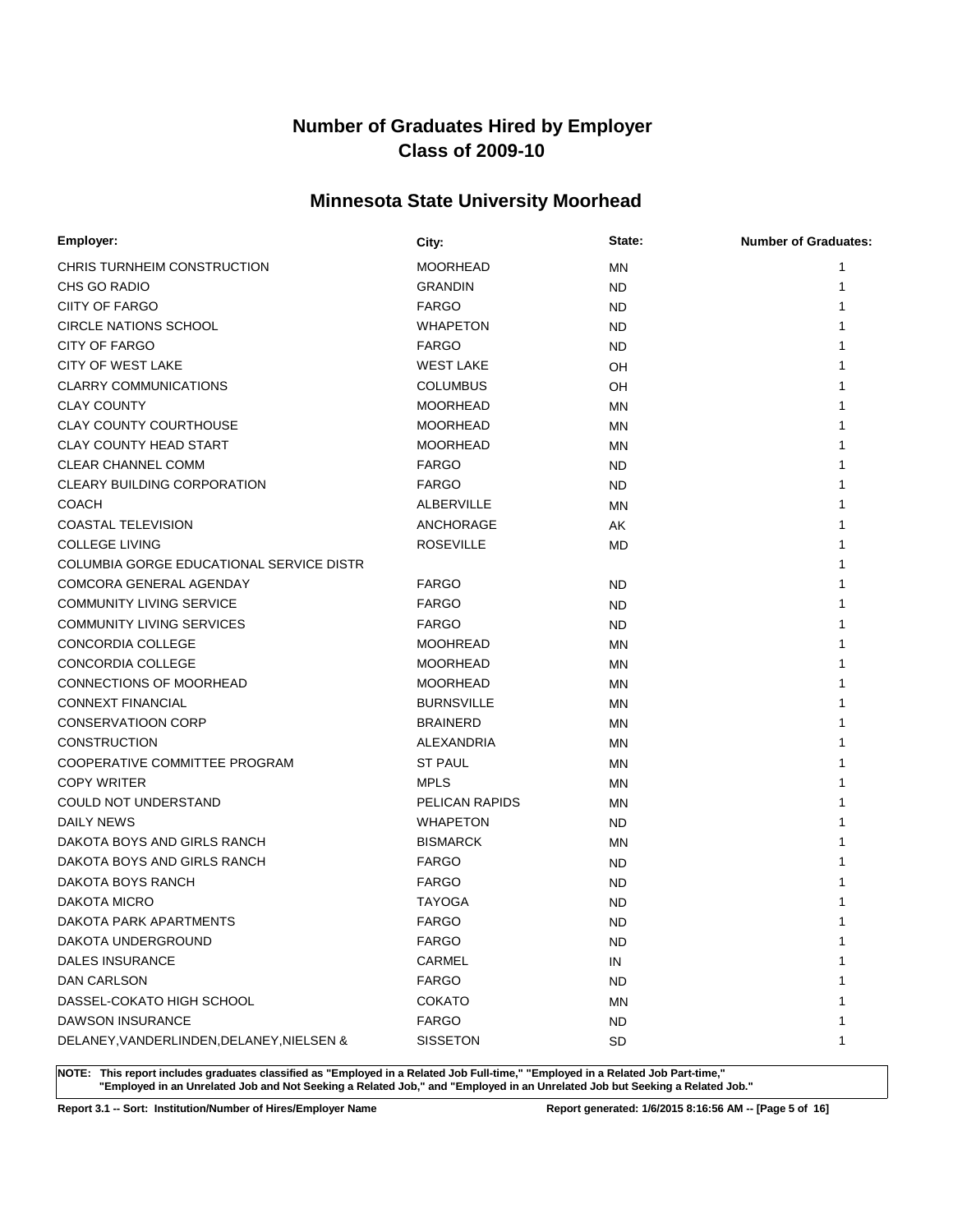### **Minnesota State University Moorhead**

| Employer:                               | City:                   | State:    | <b>Number of Graduates:</b> |
|-----------------------------------------|-------------------------|-----------|-----------------------------|
| <b>DEMPSEYS</b>                         | <b>FARGO</b>            | ND        | 1                           |
| DENVER BRONCOS FOOTBALL CLUB            | <b>DENVER</b>           | CO        | 1                           |
| DEPARTMENT OF DEFENSE                   |                         |           |                             |
| DEPARTMENT OF DEFENSE                   | <b>MPLS</b>             | MN        |                             |
| DEPARTMENT OF NATIONAL PARKS AND REC.   |                         | CO        |                             |
| DEPT OF SOCIAL SERVICES OF SOUTH DAKOTA | <b>PIERRE</b>           | <b>SD</b> |                             |
| <b>DETERO RESEARCH</b>                  | <b>FARGO</b>            | ND        |                             |
| DETROIT LAKES PUBLIC SCHOOLS            | <b>DETROIT LAKES</b>    | MN        |                             |
| <b>DGF SCHOOL</b>                       | <b>DILWORTH</b>         | <b>MN</b> |                             |
| DIAGNOSTICE & TREATEMENT CENTER         |                         | WI        |                             |
| DILWORTH GLYNDON FELTON HIGH SCHOOL     | <b>GLYNDON</b>          | <b>MN</b> |                             |
| DIST 281 SCHOOL DISTRICT                | <b>NEW HOPE</b>         | MN        |                             |
| DISTRICT 279                            | <b>BROOKLYN PARK</b>    | <b>MN</b> |                             |
| DIVERSIFIED CONTRACTORS INC.            | <b>FARGO</b>            | ND        |                             |
| DMG CONSTRUCTION                        | <b>WASHINGTON</b>       | DC        |                             |
| DOMINO PIZZA                            | <b>MOORHEAD</b>         | MN        |                             |
| <b>DOMINOES</b>                         | <b>HURON</b>            | SD        |                             |
| EAGLE CONSTRUCTION CO. INC              | LITTLE FALLS            | MN        |                             |
| <b>EAPC</b>                             |                         |           |                             |
| <b>EARLY YEARS</b>                      | <b>FARGO</b>            | ND        |                             |
| <b>EATING RECOVERY CENTER</b>           |                         |           |                             |
| ECHO CHARTER SCHOOL                     | <b>ECHO</b>             | MN        |                             |
| EDEN VALLEY ISD #463                    | EDEN VALLEY             | <b>MN</b> |                             |
| EDGEWOOD FINANCIAL GROUP                | <b>GRAND FORKS</b>      | ND        |                             |
| <b>EGF SENIOR HIGH</b>                  | <b>EAST GRAND FORKS</b> | <b>MN</b> |                             |
| <b>ELIM CARE</b>                        | <b>FARGO</b>            | ND        |                             |
| ELK RIVER SCHOOLS                       | <b>ELK RIVER</b>        | <b>MN</b> |                             |
| ELKHORN SLOUGH SAFARI                   | <b>MOSS LANDING</b>     | СA        |                             |
| ELLINGSON COMPANIES                     | <b>HARWOOD</b>          | <b>ND</b> |                             |
| <b>ELS LANGUAGE CENTERS</b>             | <b>GRAND FORKS</b>      | ND        |                             |
| <b>ENGINEER</b>                         | <b>MOORHEAD</b>         | MN        |                             |
| <b>ENTERPRISE RENTAL CAR</b>            | <b>FARGO</b>            | ND        |                             |
| EPILEPSY FOUNDATION OF MN               |                         | MN        |                             |
| <b>EROFIN</b>                           | <b>DEMOINE</b>          | IA        | 1                           |
| <b>ESENTIA HEALTH</b>                   | <b>DULUTH</b>           | <b>MN</b> | $\mathbf{1}$                |
| <b>ESENTIA HEALTH</b>                   | <b>FARGO</b>            | <b>ND</b> |                             |
| <b>ESSENTIA</b>                         | <b>FARGO</b>            | <b>ND</b> |                             |
| <b>ESSENTIA HEALTH</b>                  | <b>FARGO</b>            | ND.       |                             |
| <b>ESSENTIA HEALTHY</b>                 | <b>FARGO</b>            | <b>ND</b> |                             |
| <b>ESSENTIAL HEALTH</b>                 | <b>FARGO</b>            | ND.       | 1                           |

**NOTE: This report includes graduates classified as "Employed in a Related Job Full-time," "Employed in a Related Job Part-time," "Employed in an Unrelated Job and Not Seeking a Related Job," and "Employed in an Unrelated Job but Seeking a Related Job."**

**Report 3.1 -- Sort: Institution/Number of Hires/Employer Name Report generated: 1/6/2015 8:16:56 AM -- [Page 6 of 16]**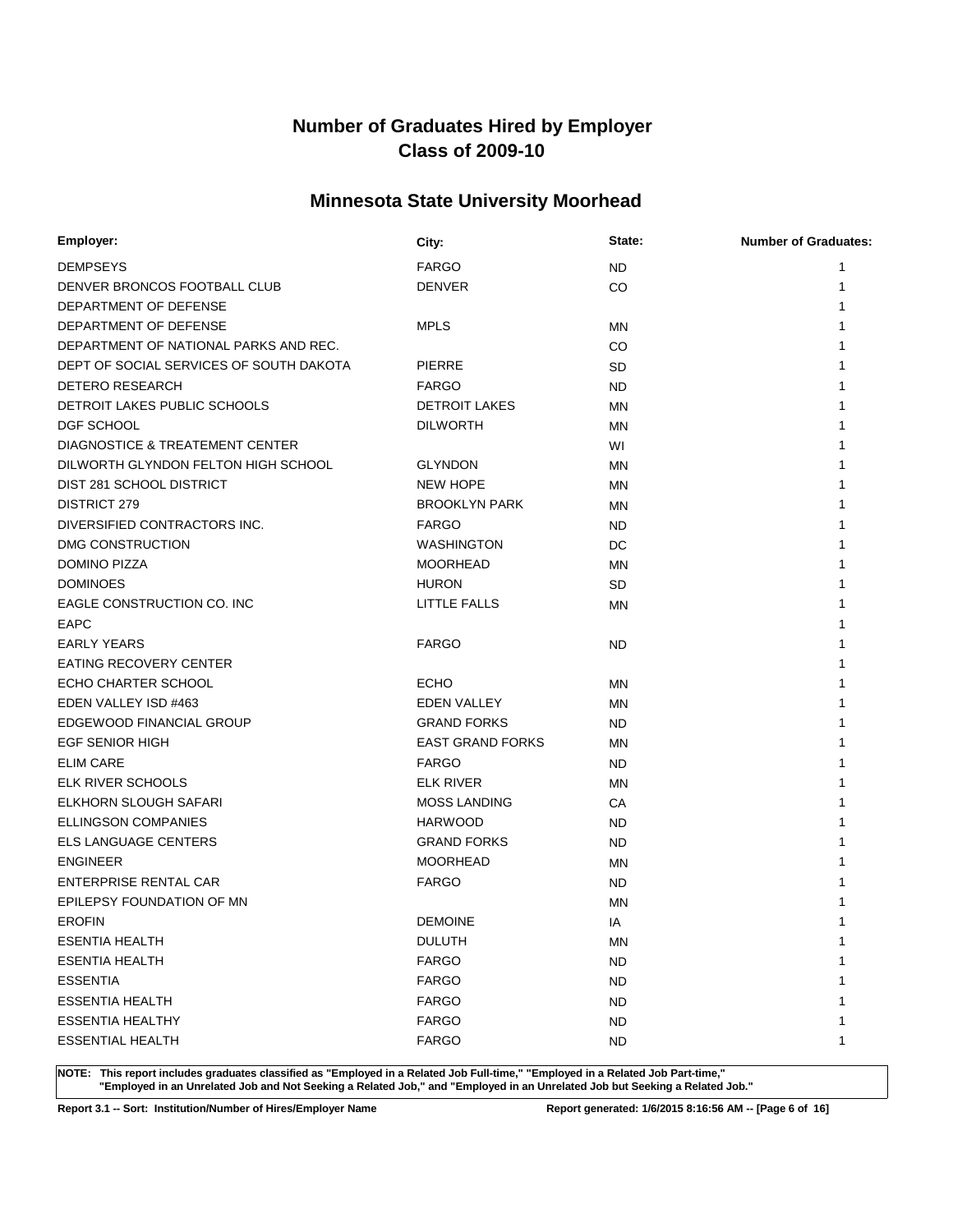### **Minnesota State University Moorhead**

| Employer:                                  | City:                    | State:    | <b>Number of Graduates:</b> |
|--------------------------------------------|--------------------------|-----------|-----------------------------|
| EVENTIDE NURSING ASSISTED LIVING           | <b>MOORHEAD</b>          | <b>MN</b> | 1                           |
| <b>EVERGREEN CONSTRUCTION</b>              | <b>ST PAUL</b>           | <b>MN</b> |                             |
| <b>EXHIBITS DEVELOPMENT CORP</b>           | <b>ST PAUL</b>           | <b>MN</b> |                             |
| <b>EXTREME SALES</b>                       | <b>MANDAN</b>            | ND        |                             |
| <b>FAMILY ACHIEVEMENT CENTER</b>           | <b>WOODBURY</b>          | <b>MN</b> |                             |
| <b>FARGO BREWING COMPANY</b>               | <b>FARGO</b>             | <b>MN</b> |                             |
| <b>FARGO CATHOLIC SCHOOL OF NETWORKS</b>   | <b>FARGO</b>             | <b>ND</b> |                             |
| <b>FARGO SCHOOLS</b>                       | <b>FARGO</b>             | ND        |                             |
| <b>FARGO TANK</b>                          | <b>FARGO</b>             | <b>ND</b> |                             |
| <b>FARGO YOUTH COMMISION</b>               |                          |           |                             |
| <b>FARGODOME</b>                           | <b>FARGO</b>             | <b>ND</b> |                             |
| <b>FARM COMMUNICATION</b>                  | <b>FARGO</b>             | ND        |                             |
| FEDERAL BUREAU OF PRISONS                  | SANDSTONE                | <b>MN</b> |                             |
| <b>FEDERAL GOVT</b>                        | <b>ST PAUL</b>           | MN        |                             |
| FERGUS FALL SP ED                          | <b>FERGUS FALLS</b>      | <b>MN</b> |                             |
| FERGUS FALLS SP ED CO-OP                   | <b>BRECKENRIDGE</b>      | <b>MN</b> |                             |
| FIRST INTERNATIONAL BANK                   | <b>FARGO</b>             | ND        |                             |
| <b>FLEET FARM</b>                          | <b>FARGO</b>             | ND        |                             |
| <b>FOOD SERVICES OF AMERICA</b>            | <b>FARGO</b>             | ND        |                             |
| <b>FORUM</b>                               | <b>FARG</b>              | ND        |                             |
| FORUM COMMUNICATION                        | <b>DETROIT LAKES</b>     | MN        |                             |
| <b>FRASIER LTD</b>                         | <b>FARGO</b>             | ND.       |                             |
| FRAZEE-VERGAS HIGHSCHOOL                   | <b>FRAZEE</b>            | <b>MN</b> |                             |
| <b>FREELANCE</b>                           | <b>FARGO</b>             | ND        |                             |
| <b>FREELANCER</b>                          | <b>WASHINGTON</b>        | DC        |                             |
| <b>FREELANCER</b>                          | <b>FARGO</b>             | ND.       |                             |
| <b>FRESENIUS MEDICAL CARE</b>              | <b>DULUTH</b>            | <b>MN</b> |                             |
| <b>FRIENDSHIP</b>                          | <b>FARGO</b>             | ND        |                             |
| <b>FRIENDSHOP</b>                          | <b>MOORHEAD</b>          | <b>MN</b> |                             |
| <b>FSW</b>                                 | <b>MOORHEAD</b>          | <b>MN</b> |                             |
| <b>GATE CITY BANK</b>                      | <b>JAMESTOWN</b>         | <b>ND</b> |                             |
| <b>GCFB</b>                                | <b>FARGO</b>             | <b>ND</b> |                             |
| <b>GEEK SQUAD</b>                          | <b>FARGO</b>             | <b>ND</b> |                             |
| <b>GENERAL BUSINESS SERVICES</b>           | <b>INVER GROVE HGHTS</b> | MN        |                             |
| GENEVA                                     | <b>GENEVA</b>            | WI        | 1                           |
| <b>GERALD TEX FOX JUSTICE CENTER</b>       | <b>NEWTOWN</b>           | ND.       | 1                           |
| GILBERT ELEM SCHOOL DISTRICT               | MESA                     | AX        | 1                           |
| <b>GLENCOE SILVER LAKE SCHOOL DISTRICT</b> | <b>GLENCO</b>            | ΜN        | 1                           |
| <b>GOLDEN LIVING CENTER</b>                | <b>MOORHEAD</b>          | <b>MN</b> | 1                           |
| <b>GOLDMARK PROPERTY MANAGEMENT</b>        | <b>FARGO</b>             | ND.       | 1                           |

**NOTE: This report includes graduates classified as "Employed in a Related Job Full-time," "Employed in a Related Job Part-time," "Employed in an Unrelated Job and Not Seeking a Related Job," and "Employed in an Unrelated Job but Seeking a Related Job."**

**Report 3.1 -- Sort: Institution/Number of Hires/Employer Name Report generated: 1/6/2015 8:16:56 AM -- [Page 7 of 16]**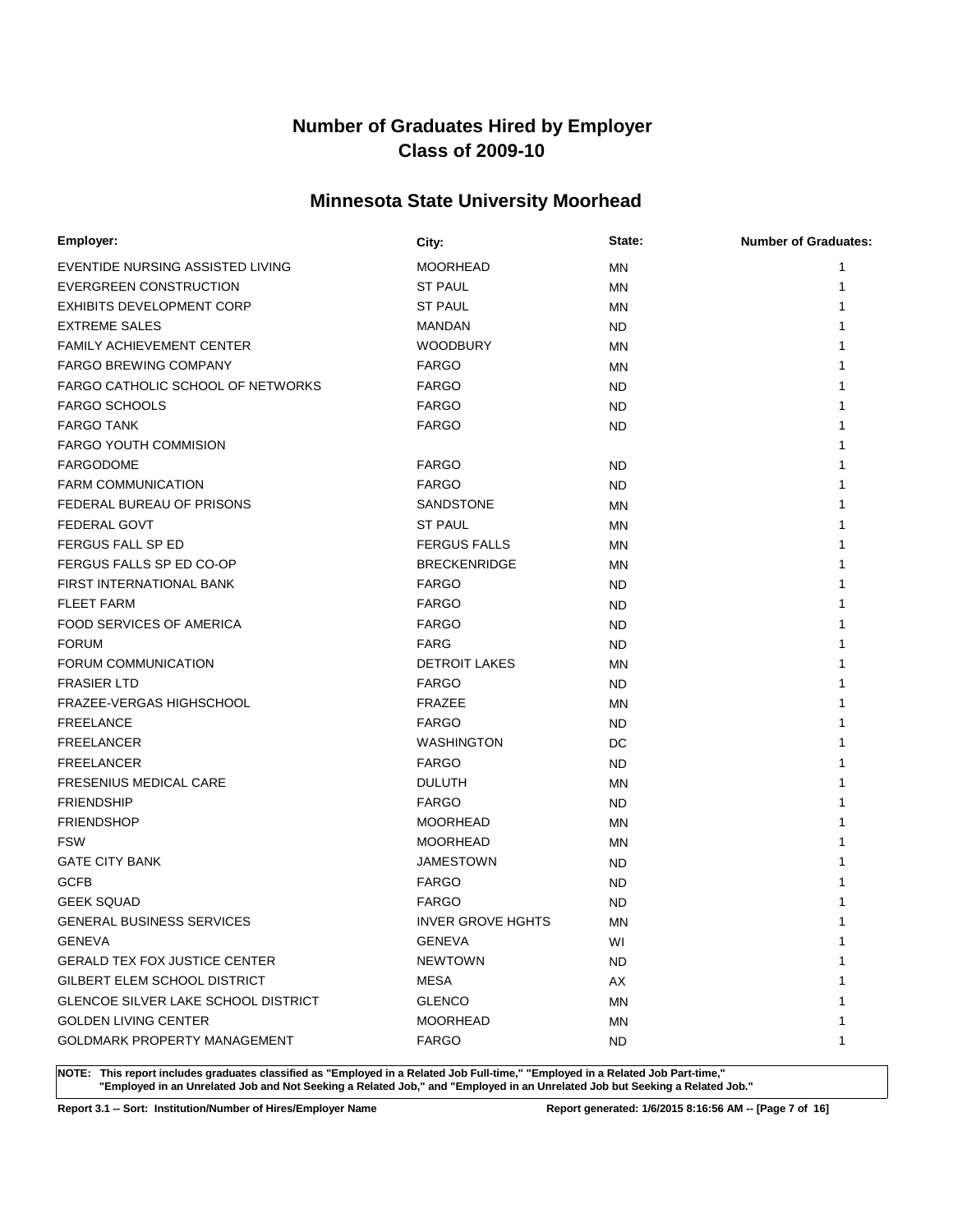### **Minnesota State University Moorhead**

| Employer:                                     | City:              | State:    | <b>Number of Graduates:</b> |
|-----------------------------------------------|--------------------|-----------|-----------------------------|
| GOLDMARK SCHLOSSMAN                           | <b>FARGO</b>       | ND.       | 1                           |
| <b>GOOD SAMARITAN HOSPITAL</b>                | <b>DAYTON</b>      | OH        | 1                           |
| <b>GRAND FORKS PUBLIC SCHOOL DISTRICT</b>     | <b>GRAND FORKS</b> | ND        | 1                           |
| <b>GREAT PLAINS INTEGRATED MARKETING</b>      | <b>FARGO</b>       | ND        | 1                           |
| <b>GREAT WALL</b>                             | <b>FARGO</b>       | ND.       |                             |
| <b>GREEN GLUE COMPANY</b>                     | <b>FARGO</b>       | <b>ND</b> |                             |
| <b>GREEN RIVER COMMUNITY COLLEGE/HIGHLINE</b> |                    |           |                             |
| <b>GREEN SPRINGS MEDIA GROUP</b>              | <b>MINNEAPOLIS</b> | MN        |                             |
| <b>GREENSPRING MEDIA GROUP</b>                |                    |           |                             |
| <b>GRENVILLE COUNTY WEST</b>                  |                    |           |                             |
| <b>GROWING KIDS DAYCARE</b>                   | <b>FARGO</b>       | ND        |                             |
| <b>H2O SPRINKLER SYSTEMS</b>                  | <b>FARGO</b>       | <b>ND</b> |                             |
| <b>HABILITATIVE SERVICES</b>                  | <b>MOORHEAD</b>    | <b>MN</b> | 1                           |
| <b>HALLIBURTON</b>                            | <b>RIVERDAYS</b>   | <b>ND</b> |                             |
| <b>HAMMER</b>                                 | WAYZATA            | <b>MN</b> |                             |
| <b>HANCOCK PUBLIC SCHOOLS</b>                 | <b>HANCOCK</b>     | ΜN        |                             |
| <b>HAPPY JOE'S</b>                            | <b>WEST FARGO</b>  | ND.       |                             |
| <b>HARBOR FREIGHT</b>                         |                    |           |                             |
| <b>HEALTH EAST</b>                            | <b>ST PAUL</b>     | <b>MN</b> |                             |
| HEALTHFORD NURSE CENTRAL MINNESOTA            | ST. CLOUD          | <b>MN</b> |                             |
| <b>HEARTLAND INDUSTRIES</b>                   | <b>MOORHEAD</b>    | <b>MN</b> | 1                           |
| <b>HEAT TRANSFER WAREHOUSE</b>                | <b>FARGO</b>       | <b>ND</b> |                             |
| HENDRICKS HOSPITAL NURSING HOME               | <b>HENDRICKS</b>   | ΜN        | 1                           |
| <b>HERBERGERS</b>                             | <b>FARGO</b>       | ND.       |                             |
| <b>HIGH POINT NETWORKS</b>                    | <b>FARGO</b>       | ND.       |                             |
| <b>HOBBY LOBBY</b>                            | <b>FARGO</b>       | ND        |                             |
| <b>HOCKEY ZONE</b>                            | <b>MOORHEAD</b>    | <b>MN</b> |                             |
| <b>HOFERSIGNS</b>                             | <b>FARGO</b>       | ND.       |                             |
| <b>HOLLYWOOD VIDEO</b>                        | <b>MOORHEAD</b>    | <b>MN</b> |                             |
| <b>HOMEMAKERS APPLIANCES</b>                  | <b>MOORHEAD</b>    | ΜN        |                             |
| HOPE LUTHERAN CHURCH                          | <b>FARGO</b>       | ND.       |                             |
| <b>HORMEL</b>                                 | <b>AUSTIN</b>      | <b>MN</b> |                             |
| <b>HORMEL FOODS</b>                           | <b>AUSTIN</b>      | MN        |                             |
| <b>HORNBACHERS</b>                            | <b>FARGO</b>       | <b>ND</b> | 1                           |
| <b>HORNBACHER'S FOOD</b>                      | <b>MOORHEAD</b>    | MN        | 1                           |
| <b>HOSPITAL</b>                               |                    | CA        |                             |
| <b>I DREAM TV</b>                             | <b>MPLS</b>        | ΜN        |                             |
| <b>IC SYSTEM</b>                              | <b>FARGO</b>       | ND.       |                             |
| IN SCHOOL DISTRICT 23                         |                    | MN        |                             |
| IND SCHOOL DISTRICT HOUSTON                   | <b>HOUSTIN</b>     | TX        | 1                           |

**NOTE: This report includes graduates classified as "Employed in a Related Job Full-time," "Employed in a Related Job Part-time," "Employed in an Unrelated Job and Not Seeking a Related Job," and "Employed in an Unrelated Job but Seeking a Related Job."**

**Report 3.1 -- Sort: Institution/Number of Hires/Employer Name Report generated: 1/6/2015 8:16:56 AM -- [Page 8 of 16]**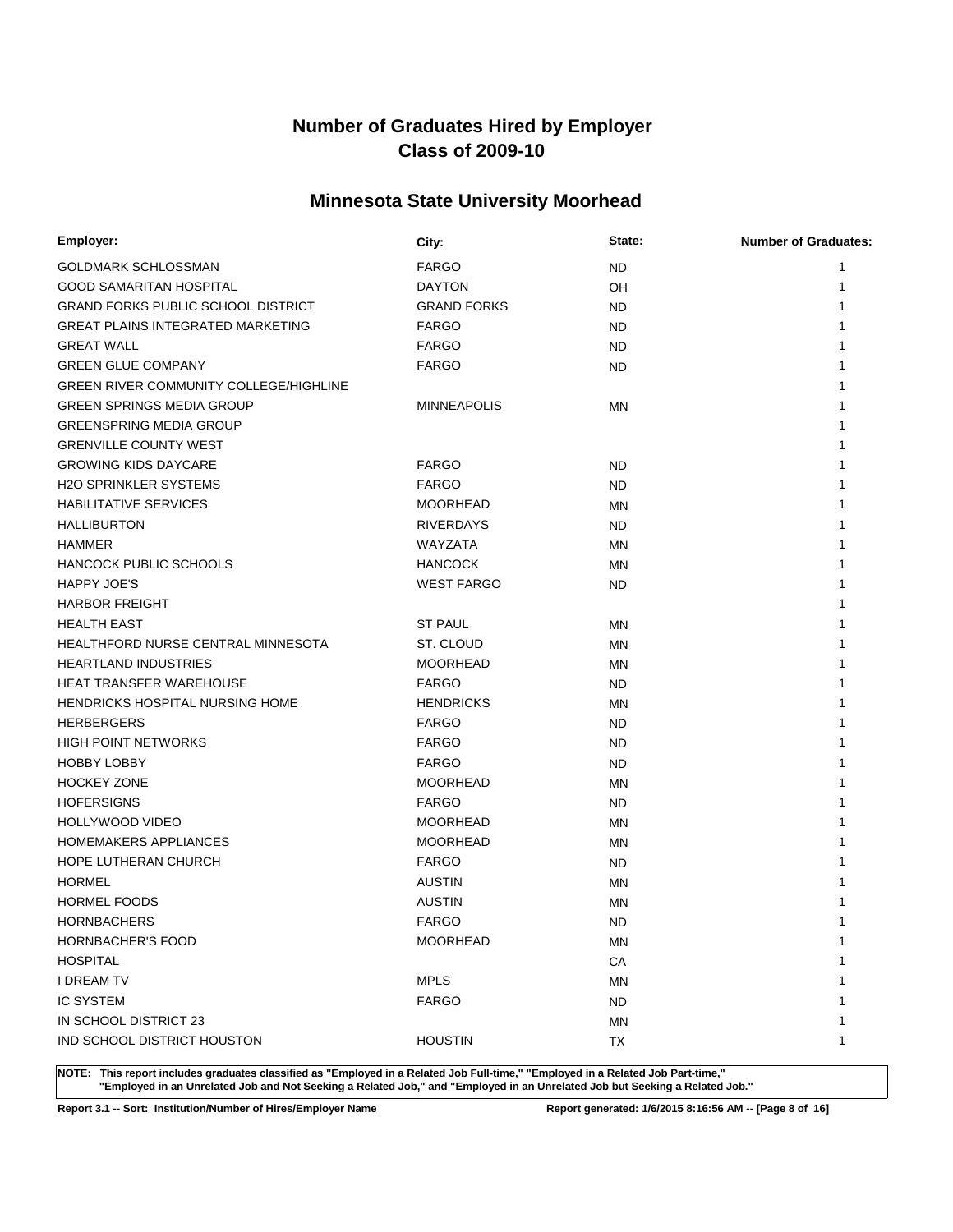### **Minnesota State University Moorhead**

| Employer:                                | City:                 | State:    | <b>Number of Graduates:</b> |
|------------------------------------------|-----------------------|-----------|-----------------------------|
| <b>INNOVIS</b>                           | <b>FARGO</b>          | <b>ND</b> | 1                           |
| <b>INNOVIS HEALTH</b>                    | <b>FARGO</b>          | <b>ND</b> | 1                           |
| <b>INTEGREAN</b>                         | <b>FARGO</b>          | ND        |                             |
| <b>INTEGREON MANAGED SOLUTIONS</b>       |                       |           |                             |
| <b>INTEGRITY WINDOWS</b>                 | <b>FARGO</b>          | ND        |                             |
| INTEGRON MANAGED SOLUTIONS               | <b>FARGO</b>          | ND        |                             |
| <b>INTELECT GLOBAL</b>                   | <b>FARGO</b>          | ND        |                             |
| <b>INTERCEPT EFT</b>                     | <b>FARGO</b>          | ND        |                             |
| INTERGRAL MANAGE SOLUTIONS               | <b>FARGO</b>          | <b>ND</b> |                             |
| INTERNATIONAL MARKETING SYSTEMS          | <b>FARGO</b>          | <b>ND</b> |                             |
| INTERVENTIONAL PAIN & PHYSICAL MED CLINI | <b>FARGO</b>          | ND        |                             |
| <b>IRON CLAD MARKETING</b>               | <b>FARGO</b>          | ND        |                             |
| <b>ISANTI SCHOOLS</b>                    | <b>ISANTI</b>         | <b>MN</b> |                             |
| <b>ISD 728</b>                           | <b>ELK RIVER</b>      | <b>MN</b> |                             |
| <b>JADE PRESENTS</b>                     |                       |           |                             |
| JAMESTOWN COLLEGE                        | <b>JAMESTOWN</b>      | ND        |                             |
| <b>JC PENNEY</b>                         | <b>FARGTO</b>         | <b>ND</b> |                             |
| <b>JOHN DEER</b>                         | <b>FARGO</b>          | <b>ND</b> |                             |
| JOHN T JONES CONSTRUCTION                |                       |           |                             |
| <b>JUSTYS BBQ OSGOOD</b>                 | <b>WEST FARGO</b>     | ND        |                             |
| KADRMAS, LEE & JACKSON                   | <b>BISMARCK</b>       | ND        |                             |
| <b>KALER LAW</b>                         | <b>FARGO</b>          | ND        |                             |
| <b>KANABEC</b>                           | <b>MASSA</b>          | MN        |                             |
| <b>KASEY'S GEN STORE</b>                 | <b>DES MOINES</b>     | IA        |                             |
| <b>KFRY TV</b>                           | <b>BISMARCK</b>       | <b>ND</b> |                             |
| KIEWIT CONSTRUCTION                      |                       |           |                             |
| <b>KNIGHT PRINTING</b>                   | <b>FARGO</b>          | ND        |                             |
| KQWB-GO RADIO BROADCASTING               | <b>FARGO</b>          | ND        |                             |
| LAKE REGION HOSPITAL                     | <b>FERGUS FALLS</b>   | <b>MN</b> |                             |
| LAKES & PRAIRIES COMMUNITY ACTION        | <b>MOORHEAD</b>       | <b>MN</b> |                             |
| LANDWEHR                                 |                       |           |                             |
| LARRY'S SUPERMARKET                      | <b>PELICAN RAPIDS</b> | <b>MN</b> |                             |
| LEMAR                                    | <b>RAPID CITY</b>     | <b>SD</b> |                             |
| LESAGE REYNOLDS & WELTER CPA             | REDWOOD FALLS         | ΜN        | 1                           |
| LIFE CARE CENTER                         | <b>LONGMONT</b>       | CO        | $\mathbf{1}$                |
| LIFE TOUCH                               | <b>GRAND FORKS</b>    | <b>ND</b> |                             |
| LIFESONG RESIDENT                        | <b>FERGUS FALLS</b>   | <b>MN</b> |                             |
| LIGHTHOUSE1                              | <b>FARGO</b>          | ND.       |                             |
| LION HAUSE                               | <b>MOORHEAD</b>       | MN        |                             |
| LISBON PUBLIC SCHOOL                     | <b>LISBON</b>         | ND.       | 1                           |

**NOTE: This report includes graduates classified as "Employed in a Related Job Full-time," "Employed in a Related Job Part-time," "Employed in an Unrelated Job and Not Seeking a Related Job," and "Employed in an Unrelated Job but Seeking a Related Job."**

**Report 3.1 -- Sort: Institution/Number of Hires/Employer Name Report generated: 1/6/2015 8:16:56 AM -- [Page 9 of 16]**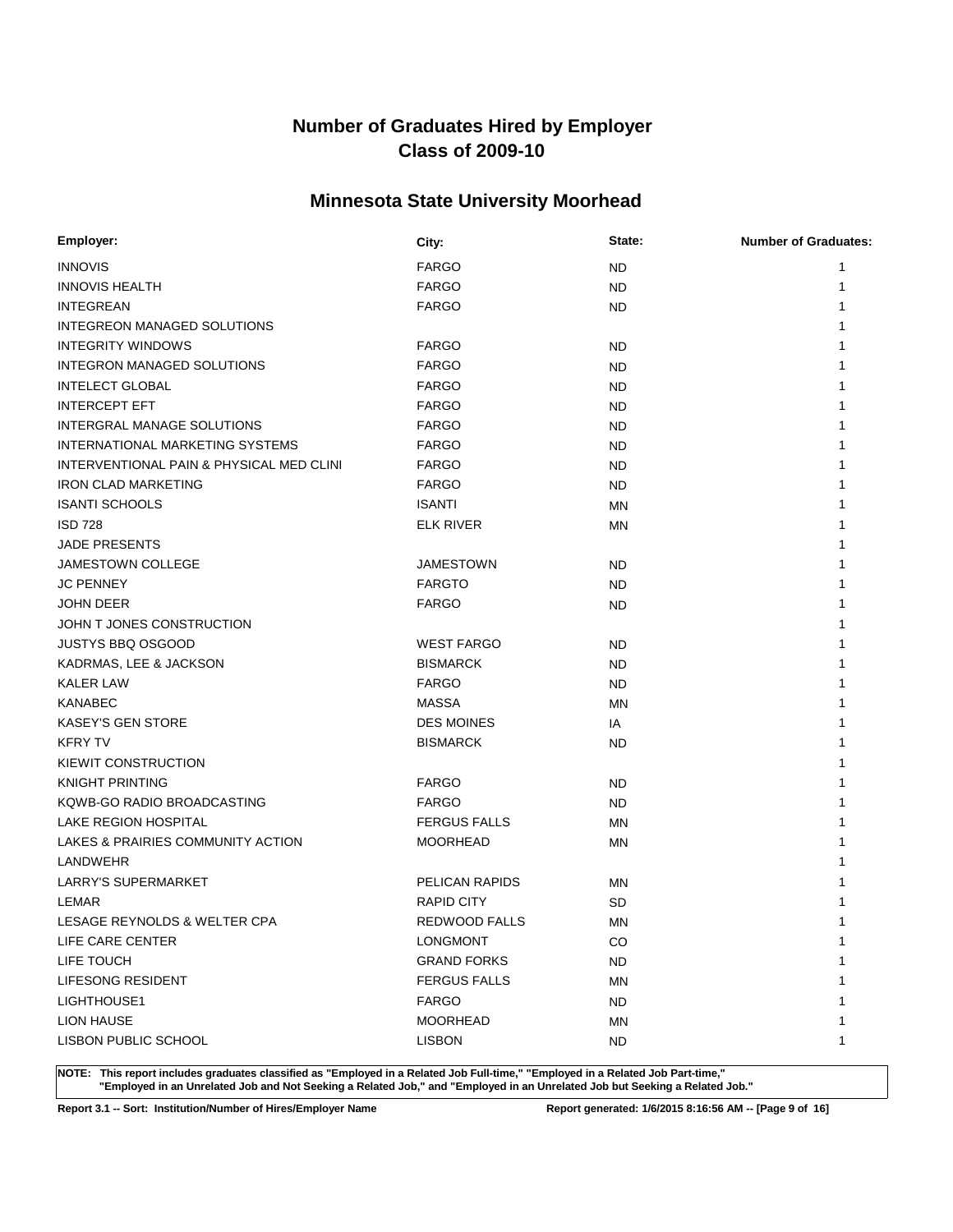### **Minnesota State University Moorhead**

| <b>Employer:</b>                         | City:                | State:    | <b>Number of Graduates:</b> |
|------------------------------------------|----------------------|-----------|-----------------------------|
| LISBON PUBLIC SCHOOLS                    | <b>LISBON</b>        | <b>ND</b> | 1                           |
| LITTLE BLOOMERS                          | <b>FARGO</b>         | <b>ND</b> | 1                           |
| LLS SECONDARY MOORHEAD SCHOOLS           | <b>MOORHEAD</b>      | MN        |                             |
| <b>LOVING ARMS</b>                       | <b>WILMAR</b>        | MN        |                             |
| <b>LSS DATA SYTEMS</b>                   |                      |           |                             |
| LUTHER FORD                              |                      |           |                             |
| M.A.MORTENSON CONSTRUCTION               | <b>MINNEAPOLIS</b>   | ΜN        |                             |
| <b>MADLOM LAW OFFICE</b>                 | <b>FARGO</b>         | <b>ND</b> |                             |
| MAGNUM                                   | <b>FARGO</b>         | <b>ND</b> |                             |
| <b>MAHNOMEN PUBLIC HEALTH</b>            | <b>MAHNOMENT</b>     | <b>MN</b> |                             |
| <b>MAMMER RESIDENT</b>                   | <b>WAYZATA</b>       | <b>MN</b> |                             |
| <b>MANDAN PUBLIC SCHOOLS</b>             | <b>MANDAN</b>        | <b>ND</b> |                             |
| MARSHALL HIGH SCHOOL                     | <b>MARSHALL</b>      | MN        |                             |
| MAXI JAVA                                | <b>MOORHEAD</b>      | <b>MN</b> |                             |
| <b>MCGARY'S PUB</b>                      | <b>MAPLE PLAINS</b>  | ΜN        |                             |
| MED CENTER ONE                           | <b>BISMARCK</b>      | ND        |                             |
| MEDICAL TECHNOLOGY COLLEGE               | <b>MADISON</b>       | WS        |                             |
| MENARDS                                  | <b>MOORHEAD</b>      | ΜN        |                             |
| <b>MERICORE</b>                          | <b>MOORHEAD</b>      | MN        |                             |
| <b>MERITCARE</b>                         | <b>FARGO</b>         | ND        |                             |
| MERITCARE HEALTHCARE ACCESSORIES         | <b>FARGO</b>         | <b>ND</b> |                             |
| MERITCARE-SANFORD                        | <b>FARGO</b>         | <b>ND</b> |                             |
| <b>MICHIGAN WORKS</b>                    | <b>MUSKEGON</b>      | MI        |                             |
| MIDWEST COMMUNITY RESEDENTIAL SERVICES   | <b>MOORHEAD</b>      | <b>MN</b> |                             |
| <b>MILLARD PUBLIC</b>                    | <b>OMEHA</b>         | <b>NE</b> |                             |
| <b>MINN STATE</b>                        | <b>OGAMA</b>         | <b>MN</b> |                             |
| MINNEAPOLIS PUBLIC SCHOOL                | <b>MINNEAPOLIS</b>   | ΜN        |                             |
| MINNESOTA DNR                            | <b>GRAND RAPIDS</b>  | ΜN        |                             |
| MINNESOTA READING CORE                   | <b>HAWLEY</b>        | ΜN        |                             |
| MINNESOTA READING CORPS                  | <b>MOORHEAD</b>      | MN        |                             |
| MINNEWAUKEN SCHOOL DISTRICT              | <b>MINNEWAUKEN</b>   | ND        |                             |
| <b>MISSOURI ST UNIVERSITY</b>            | ST LOUIS             | <b>MO</b> |                             |
| MN 202                                   | <b>ST PAUL</b>       | ΜN        |                             |
| <b>MN IMPLAN GROUP</b>                   | <b>STILLWATER</b>    | <b>MN</b> | 1                           |
| <b>MN RELAY</b>                          | <b>MOORHEAD</b>      | ΜN        | $\mathbf 1$                 |
| MN ST COMMUNITY & TECH COLLEGE           | <b>MOORHEAD</b>      | ΜN        |                             |
| MN STATE UNIVERSITY MOORHEAD             | <b>MOORHEAD</b>      | ΜN        |                             |
| MN STATE UNIVERSITY MOORHEAD ALUMNI OFFI | <b>MOORHEAD</b>      | MN        |                             |
| MN VALLEY COOPERATIVE                    | <b>GRANITE FALLS</b> | ΜN        |                             |
| MONTICELLO PUBLIC SCHOOLS                | <b>MONTICELLO</b>    | ΜN        | -1                          |

**NOTE: This report includes graduates classified as "Employed in a Related Job Full-time," "Employed in a Related Job Part-time," "Employed in an Unrelated Job and Not Seeking a Related Job," and "Employed in an Unrelated Job but Seeking a Related Job."**

**Report 3.1 -- Sort: Institution/Number of Hires/Employer Name Report generated: 1/6/2015 8:16:56 AM -- [Page 10 of 16]**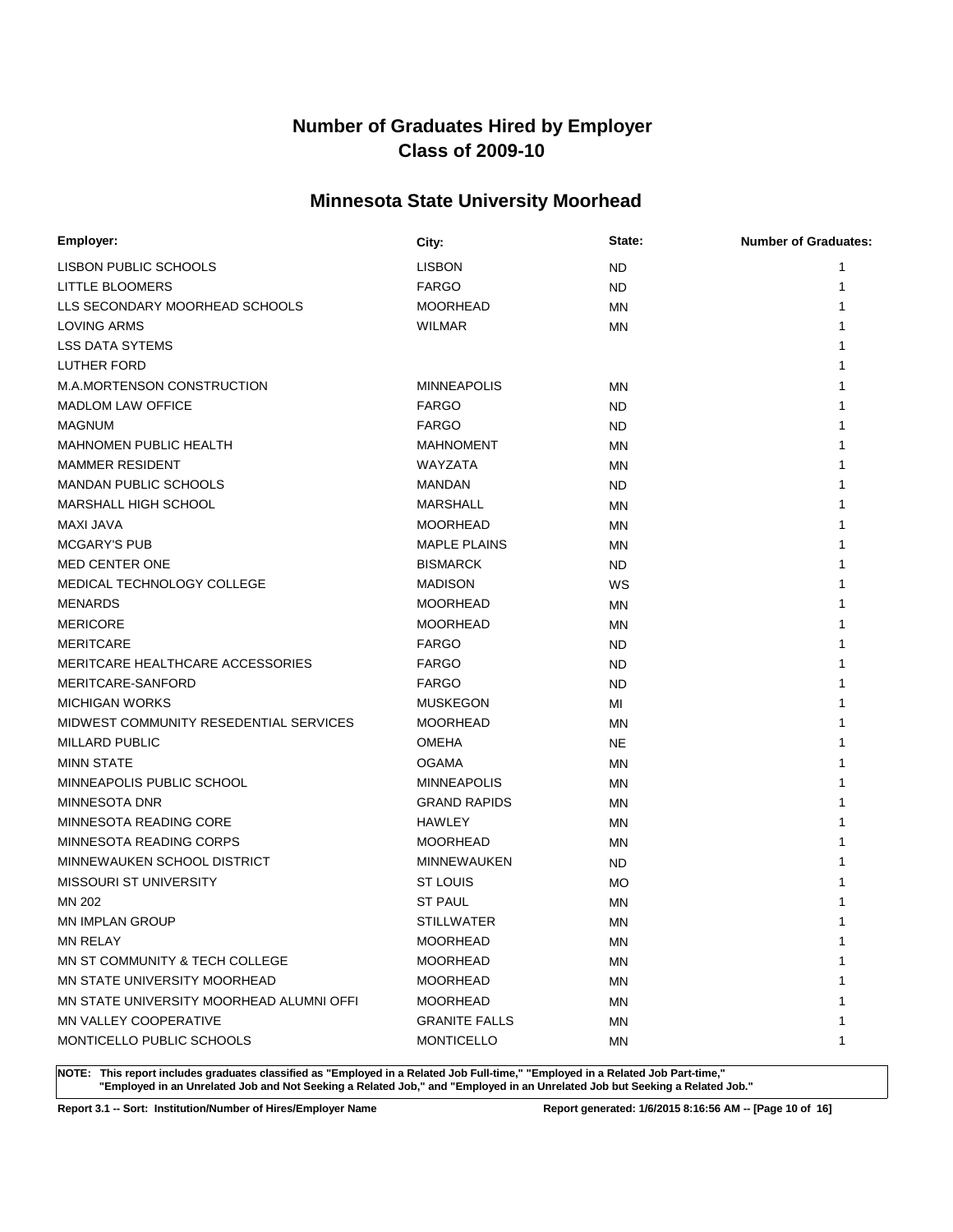### **Minnesota State University Moorhead**

| Employer:                                | City:              | State:    | <b>Number of Graduates:</b> |
|------------------------------------------|--------------------|-----------|-----------------------------|
| MOOHREAD SR HIGH                         | <b>MOORHEAD</b>    | <b>MN</b> | 1                           |
| MOORHEAD SCHOOLS                         | <b>MOORHEAD</b>    | <b>MN</b> |                             |
| MORRIS ARES ELEM SCHOOL                  | <b>MORRIS</b>      | <b>MN</b> |                             |
| MORTENSON CONSTRUCTION                   |                    |           |                             |
| <b>MORTONSON CONSTRUCTION</b>            | <b>MPLS</b>        | <b>MN</b> |                             |
| <b>MPLS CHILDRENS HOSPITAL</b>           | <b>ST PAUL</b>     | MN        |                             |
| <b>MULTI BAND</b>                        | <b>MPLOS</b>       | <b>MN</b> |                             |
| <b>MULTIBAND USA</b>                     | <b>FARGO</b>       | ND        |                             |
| N/A                                      |                    |           |                             |
| <b>NAVTEQ</b>                            | <b>FARGO</b>       | ND        |                             |
| <b>NBC</b>                               | LOS ANGELES        | CA        |                             |
| ND DEPT OF HEALTH                        | <b>BISMARCK</b>    | ND        |                             |
| ND NATIONAL GUARD                        | <b>FARGO</b>       | <b>ND</b> |                             |
| ND STATE AUDITORS OFFICE                 | <b>FARGO</b>       | ND        |                             |
| ND STATE COLLEGE OF SCIENCE              | <b>WAHPETON</b>    | <b>ND</b> |                             |
| <b>NDSU</b>                              | <b>FARGO</b>       | <b>ND</b> |                             |
| NEW TOWN PUBLIC SCHOOLS                  | <b>NEW TOWN</b>    | <b>ND</b> |                             |
| NEW ULM MEDICAL CENTER                   | <b>NEW ULM</b>     | MN        |                             |
| <b>NEWMAN SIGNS</b>                      | <b>JAMESTOWN</b>   | ND        |                             |
| <b>NEWRIN ENTERPRISES</b>                | <b>PROVO</b>       | UT        |                             |
| <b>NIGHTCLUB</b>                         | <b>LAS VEGAS</b>   | <b>NV</b> |                             |
| NORHTALND FISHING TACKLE                 | <b>BEMIDJI</b>     | MN        |                             |
| NORIDIAN MUTUAL                          | <b>FARGO</b>       | ND        |                             |
| NORMAN COUNTY EAST SCHOOL DISTRICT       | <b>TWIN VALLEY</b> | <b>MN</b> |                             |
| <b>NORMANS</b>                           | <b>FARGO</b>       | <b>ND</b> |                             |
| NORTH CENTRAL AREA CAREER AND TECH CENTE | <b>RUGBY</b>       | ND.       |                             |
| NORTH DAKOTA DEMOCRATIC COORDINATED CAMP | <b>FARGO</b>       | <b>ND</b> |                             |
| NORTH DAKOTA DEPT OF HEALTH              | <b>BISMARCK</b>    | ND        |                             |
| NORTH JR HIGH                            | <b>ST CLOUD</b>    | <b>MN</b> |                             |
| NORTH WESTERN MUTUAL                     | <b>FARGO</b>       | ND        |                             |
| NORTHERN GZ TEXTILES                     | <b>FARGO</b>       | <b>ND</b> |                             |
| NORTHERN TOOK                            | <b>FARGO</b>       | <b>ND</b> |                             |
| NORTHLAND                                | THIEF RIVER FALLS  | <b>MN</b> |                             |
| NORTHLAND COMMUNITY COLLEGE              |                    | MN        |                             |
| NORTHWEST MENTAL HEALTH CENTER           | <b>CROOKSTON</b>   | <b>MN</b> | 1                           |
| NORTHWESTERN MUTUAL                      |                    |           | 1                           |
| NORTON HEALTH CARE                       | <b>LOUISEVILLE</b> | KY        | 1                           |
| <b>ODDNA</b>                             | <b>MOORHEAD</b>    | MN        |                             |
| OFF THE WALL ADVERTISING                 | <b>FARGO</b>       | <b>ND</b> | 1                           |
| OLD BROADWAY                             | <b>FARGO</b>       | <b>ND</b> | 1                           |

**NOTE: This report includes graduates classified as "Employed in a Related Job Full-time," "Employed in a Related Job Part-time," "Employed in an Unrelated Job and Not Seeking a Related Job," and "Employed in an Unrelated Job but Seeking a Related Job."**

**Report 3.1 -- Sort: Institution/Number of Hires/Employer Name Report generated: 1/6/2015 8:16:56 AM -- [Page 11 of 16]**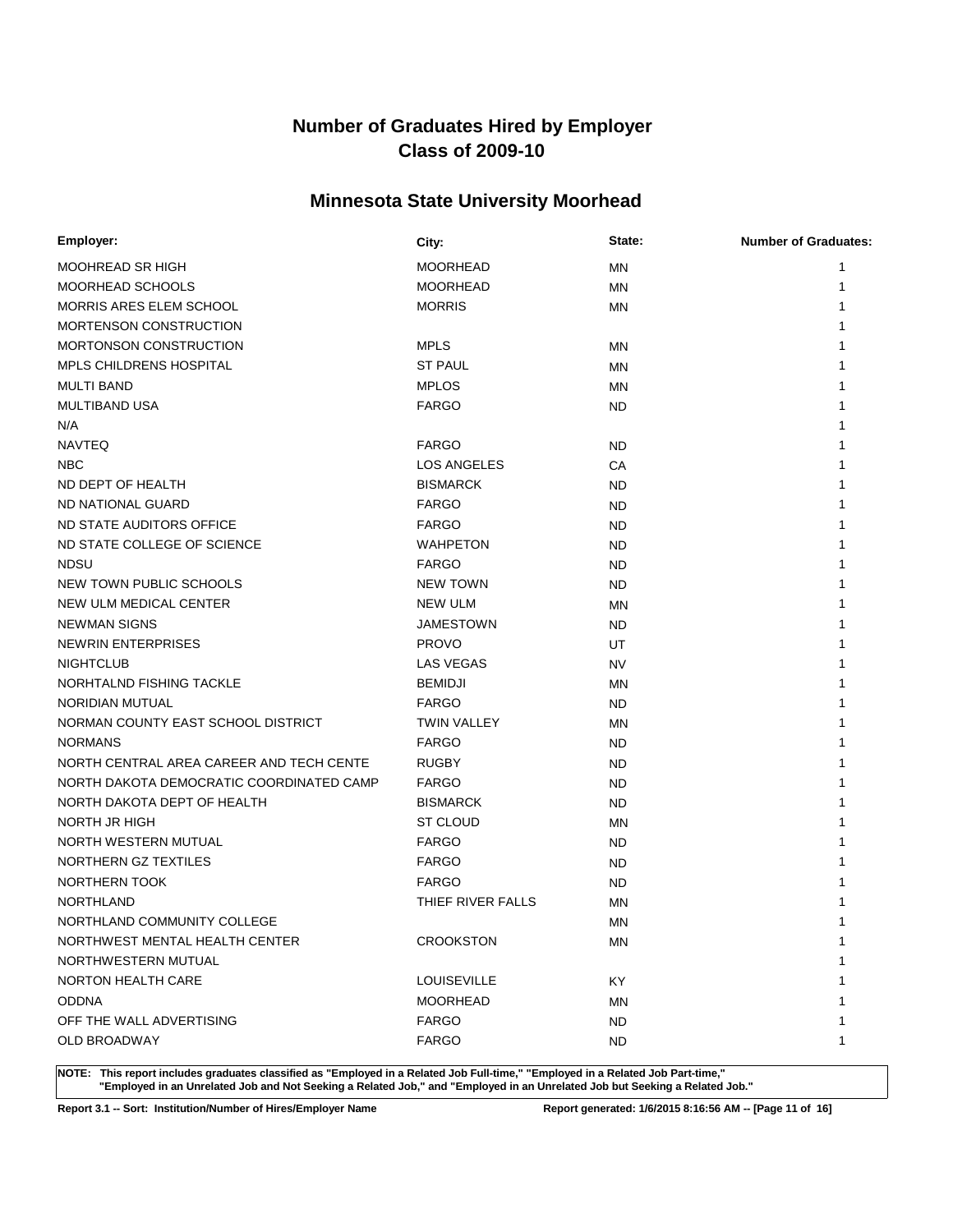### **Minnesota State University Moorhead**

| <b>OLD CHICAGO</b><br><b>FARGO</b><br><b>ND</b><br>1<br><b>OLSON</b><br><b>MINNEAPOLIS</b><br>MN<br>1<br>ONE AUTO CENTER<br><b>FARGO</b><br><b>ND</b><br><b>ONSHARP</b><br><b>FARGO</b><br>ND<br>OPEN ROAD ENTERTAINMENT | Employer: | City: | State: | <b>Number of Graduates:</b> |
|--------------------------------------------------------------------------------------------------------------------------------------------------------------------------------------------------------------------------|-----------|-------|--------|-----------------------------|
|                                                                                                                                                                                                                          |           |       |        |                             |
|                                                                                                                                                                                                                          |           |       |        |                             |
|                                                                                                                                                                                                                          |           |       |        |                             |
|                                                                                                                                                                                                                          |           |       |        |                             |
|                                                                                                                                                                                                                          |           |       |        |                             |
| OSGOOD KI CENTER<br><b>WEST FARGO</b><br>ND                                                                                                                                                                              |           |       |        |                             |
| <b>PACTIV</b><br><b>MOORHEAD</b><br>ΜN                                                                                                                                                                                   |           |       |        |                             |
| PAKILLA SPEAR BEARDSLEY<br><b>MINNEAPOLIS</b><br><b>MN</b>                                                                                                                                                               |           |       |        |                             |
| <b>PAPA MURPHEYS</b><br><b>MOORHEAD</b><br>MN                                                                                                                                                                            |           |       |        |                             |
| <b>PATH</b><br><b>FARGO</b><br><b>ND</b>                                                                                                                                                                                 |           |       |        |                             |
| PATH OF NORTH DAKOTA<br><b>MINOT</b><br><b>ND</b>                                                                                                                                                                        |           |       |        |                             |
| PAVILLA ST. CHRISTIAN<br><b>CROKKSTON</b><br>MN                                                                                                                                                                          |           |       |        |                             |
| <b>PAWN AMERICA</b><br><b>FARGO</b><br><b>ND</b>                                                                                                                                                                         |           |       |        |                             |
| PAWSITIVE VYBE FARGO<br><b>FARGO</b><br><b>ND</b>                                                                                                                                                                        |           |       |        |                             |
| <b>PAYROLL EXPRESS</b>                                                                                                                                                                                                   |           |       |        |                             |
| PEDIATRIC THERAPY PARTNERS<br><b>FARGO</b><br><b>ND</b>                                                                                                                                                                  |           |       |        |                             |
| <b>PEPSI</b><br><b>FARGO</b><br><b>ND</b>                                                                                                                                                                                |           |       |        |                             |
| PERHAM-DENT SCHOOL DISTRICT<br><b>PERHAM</b><br>MN                                                                                                                                                                       |           |       |        |                             |
| <b>PHILLIPS</b><br><b>FARGO</b><br><b>ND</b>                                                                                                                                                                             |           |       |        |                             |
| PIERCE COUNTY SOCIAL SERVICES<br><b>RUGBY</b><br>ND                                                                                                                                                                      |           |       |        |                             |
| PIZZA HUT<br><b>FARGO</b><br><b>ND</b>                                                                                                                                                                                   |           |       |        |                             |
| PKG CONSTRUCTION                                                                                                                                                                                                         |           |       |        |                             |
| PLUS ACADAMY SOUTH KOREA                                                                                                                                                                                                 |           |       |        |                             |
| POUDRE VALLEY HEALTH SYSTEMS<br>CO<br>LOVELAND                                                                                                                                                                           |           |       |        |                             |
| POWER OF RELATIONSHIPS<br><b>MINNEAPOLIS</b><br><b>MN</b>                                                                                                                                                                |           |       |        |                             |
| POWERPLAY DJ                                                                                                                                                                                                             |           |       |        |                             |
| <b>PRAIRIE LAKES DIALYSIS</b><br><b>ORTONVILLE</b><br>MN                                                                                                                                                                 |           |       |        |                             |
| PRAIRIE PROPERTY MANAGEMENT<br><b>MOORHEAD</b><br>MN                                                                                                                                                                     |           |       |        |                             |
| PRAIRIE ST JOHNS<br><b>FARGO</b><br><b>ND</b>                                                                                                                                                                            |           |       |        |                             |
| PRAIRIE ST. JOHNS<br><b>FARGO</b><br><b>ND</b>                                                                                                                                                                           |           |       |        |                             |
| <b>PRINT EM NOW</b><br><b>WATERTOWN</b><br><b>SD</b>                                                                                                                                                                     |           |       |        |                             |
| <b>PRIOR LAKE</b><br>PRIOR-LAKE SAVAGE SCHOOL DISTRICT<br>MN                                                                                                                                                             |           |       |        |                             |
| PROTRAIT INNOVATIONS                                                                                                                                                                                                     |           |       |        |                             |
| PUBLIC SCHOOL<br>1                                                                                                                                                                                                       |           |       |        |                             |
| PURPLE HAT PRODUCTIONS<br><b>FARGO</b><br>$\mathbf 1$<br>ND.                                                                                                                                                             |           |       |        |                             |
| <b>PYROTEK INC</b><br><b>SPOKANE</b><br><b>WA</b>                                                                                                                                                                        |           |       |        |                             |
| <b>QWEST COMMUNICATIONS</b><br><b>MINNEAPOLIS</b><br>ΜN                                                                                                                                                                  |           |       |        |                             |
| <b>RASMUSSEN COLLEGE</b><br><b>BROOKLYN PARK</b><br>MN                                                                                                                                                                   |           |       |        |                             |
| <b>RAY JOHNSON</b><br><b>GLYNDON</b><br>MN                                                                                                                                                                               |           |       |        |                             |
| <b>RDO EQUIPMENT</b><br><b>CASSELTON</b><br><b>ND</b><br>-1                                                                                                                                                              |           |       |        |                             |

**NOTE: This report includes graduates classified as "Employed in a Related Job Full-time," "Employed in a Related Job Part-time," "Employed in an Unrelated Job and Not Seeking a Related Job," and "Employed in an Unrelated Job but Seeking a Related Job."**

**Report 3.1 -- Sort: Institution/Number of Hires/Employer Name Report generated: 1/6/2015 8:16:56 AM -- [Page 12 of 16]**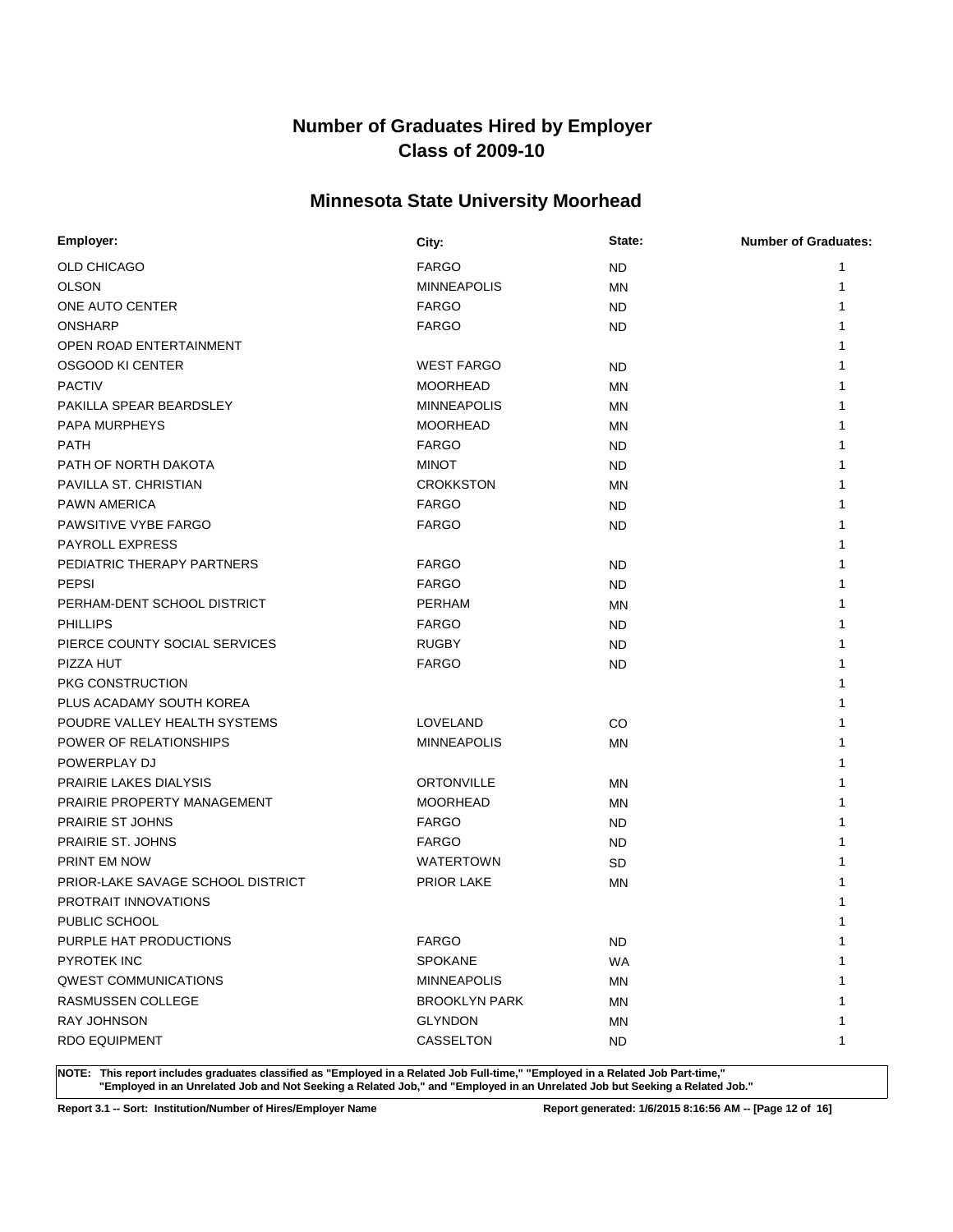### **Minnesota State University Moorhead**

| Employer:                          | City:              | State:    | <b>Number of Graduates:</b> |
|------------------------------------|--------------------|-----------|-----------------------------|
| <b>READERS DIGEST ASSOCIATE</b>    |                    |           | 1                           |
| RED LAKE CENTRAL ELEM SCHOOL       | <b>PLUMMER</b>     | <b>MN</b> | 1                           |
| RED RIVER REGIONAL DISPATCH CENTER | <b>FAROG</b>       | ND        |                             |
| REDHAWKS BASEBALL                  | <b>FARGO</b>       | ND        |                             |
| <b>RESIGN BANK</b>                 | <b>FARGO</b>       | ND        |                             |
| <b>RESULTS UNLIMITED</b>           | <b>FARGO</b>       | ND        |                             |
| RICHLAND COUNTY                    | <b>WAHPETON</b>    | ND        |                             |
| RIVER VIEW HEALTH                  | <b>CROOKSTRON</b>  | <b>MN</b> |                             |
| ROCHON CORPORATION                 | <b>PLYMOUTH</b>    | MN        |                             |
| ROCK LAKE PUBLIC SCHOOLS           | <b>ROCK LAKE</b>   | <b>ND</b> |                             |
| ROCK STEADY GAMES                  | <b>FARGO</b>       | ND        |                             |
| <b>RUBY TUESDAY</b>                | <b>FARGO</b>       | <b>ND</b> |                             |
| RYDER INDIAN PROTECTION AGENCY     | <b>RYDA</b>        | ND        |                             |
| SAMMYS CUSTOM CABINET              | <b>MOORHEAD</b>    | <b>MN</b> |                             |
| SANDFORD                           | <b>FARGO</b>       | ND        |                             |
| <b>SANDFORD HEATH</b>              | <b>FARGO</b>       | <b>ND</b> |                             |
| SANDPOINT MIDDLE SCHOOL            | <b>SANDPOINT</b>   | ID        |                             |
| <b>SANFORD</b>                     | <b>FARGO</b>       | <b>ND</b> |                             |
| <b>SANFORD</b>                     | <b>WAHPETON</b>    | ND        |                             |
| <b>SANFORD HEALTH</b>              | <b>SIOUX FALLS</b> | <b>SD</b> |                             |
| SANFORD MEDICAL CENTER             | <b>FARGO</b>       | <b>ND</b> |                             |
| SARRELLO'S                         | <b>MOORHEAD</b>    | <b>MN</b> |                             |
| SATHER CONSTRUCTION                |                    |           |                             |
| <b>SCHEELS ALL SPORTS</b>          | <b>FARGO</b>       | ND        |                             |
| <b>SCIENCE RELATED</b>             | <b>ALTANTA</b>     | GA        |                             |
| SE HUMAN SERVICE CENTER            |                    |           |                             |
| <b>SELF EMPLOYED</b>               | <b>LOUIVILLE</b>   | KY        |                             |
| <b>SELF EMPLOYED</b>               | <b>FARGO</b>       | ND        |                             |
| SELF-EMPLOYED                      | HAWLEY             | MN        |                             |
| SELF-EMPLOYED                      | <b>FARGO</b>       | ND        |                             |
| <b>SENDEAN LAW FIRM</b>            | <b>FARGO</b>       | ND        |                             |
| SERKLAND LAW FIRM                  | <b>FARGO</b>       | <b>ND</b> |                             |
| <b>SERVICE MASTER</b>              | <b>MOORHEAD</b>    | MN        |                             |
| SHAREHOUSE                         | <b>FARGO</b>       | <b>ND</b> | 1                           |
| <b>SKYDRIVE FARGO</b>              | <b>FARGO</b>       | ND.       | 1                           |
| <b>SLUMBERLAND</b>                 | <b>FARGO</b>       | <b>ND</b> |                             |
| <b>SMALL WONDERS</b>               | <b>FARGO</b>       | ND.       |                             |
| <b>SMP HEALTH SYSTEM</b>           | <b>FARGO</b>       | <b>ND</b> |                             |
| SOLUTIONS BEHAVIOR HEALTH CARE     | <b>MOORHEAD</b>    | MN        |                             |
| SOUTH EAST HUMAN SERVICE           | <b>FARGO</b>       | <b>ND</b> | 1                           |

**NOTE: This report includes graduates classified as "Employed in a Related Job Full-time," "Employed in a Related Job Part-time," "Employed in an Unrelated Job and Not Seeking a Related Job," and "Employed in an Unrelated Job but Seeking a Related Job."**

**Report 3.1 -- Sort: Institution/Number of Hires/Employer Name Report generated: 1/6/2015 8:16:57 AM -- [Page 13 of 16]**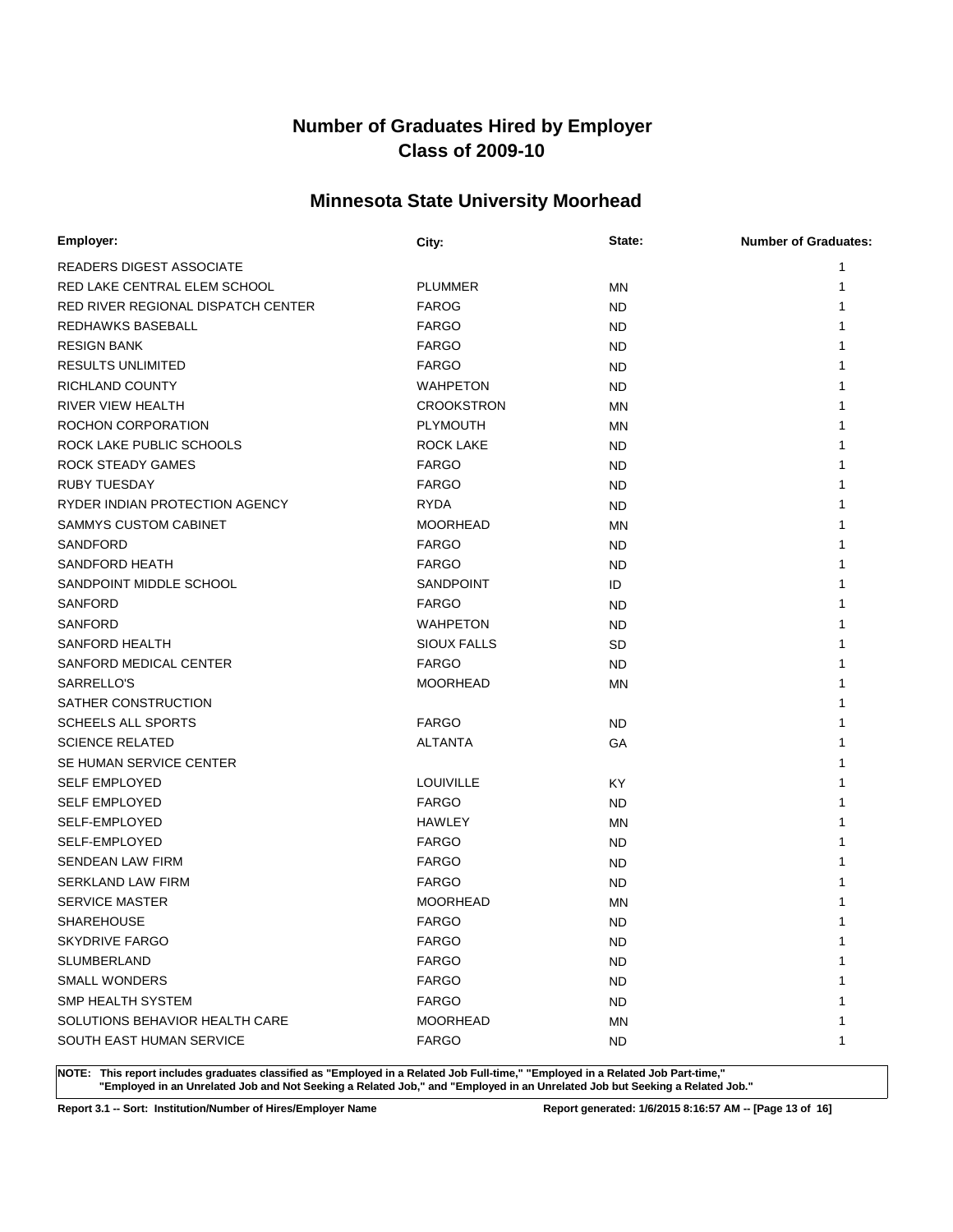### **Minnesota State University Moorhead**

| Employer:                               | City:                   | State:    | <b>Number of Graduates:</b> |
|-----------------------------------------|-------------------------|-----------|-----------------------------|
| <b>SPHERION</b>                         | <b>FARGO</b>            | <b>ND</b> | 1                           |
| <b>SPHERION FINANCIAL</b>               | <b>FARGO</b>            | ND        | 1                           |
| <b>SPIRIT LAKE TRIBE</b>                | <b>FORT TOTTEN</b>      | ND        |                             |
| <b>SPRING</b>                           | <b>FARGO</b>            | ND        |                             |
| SPRINGDALE VILLAGE                      | <b>MESA</b>             | AZ        |                             |
| ST CLOUD HOSPITAL                       | ST CLOUD                | <b>MN</b> |                             |
| ST MARY'S HEALTH                        | <b>DETROIT LAKES</b>    | ΜN        |                             |
| ST MARY'S SCHOOL                        | ALEXANDRIA              | <b>MN</b> |                             |
| ST OF MN                                | <b>MOORHEAD</b>         | ΜN        |                             |
| ST. CLOUD HOSPITAL                      |                         |           |                             |
| ST. CLOUD STATE UNIVERSITY              | <b>ST CLOUD</b>         | ΜN        |                             |
| ST. JOE'S CATHOLIC SCHOOL               | <b>MOORHEAD</b>         | <b>MN</b> |                             |
| ST. LUKE'S HOSPITAL                     | <b>DULUTH</b>           | ΜN        |                             |
| ST. MICHAEL-ALBERTVILLE SCHOOL DISTRICT | ST. MICHAEL-ALBERTVILLE | <b>MN</b> |                             |
| STATE OF MINNESOTA                      | <b>WILMAR</b>           | ΜN        |                             |
| <b>STATE OF MN</b>                      | <b>ST PAUL</b>          | ΜN        |                             |
| STATE OF ND                             | <b>BISMARCH</b>         | ΜN        |                             |
| STATE OF NORTH DAKOTA                   | <b>BISMARK</b>          | ND        |                             |
| STEWARTVILLE DISTRICT SCHOOL            |                         | ΜN        |                             |
| SUPERIOR TECH COLLEGE                   | <b>SUPERIOR</b>         | ΜN        |                             |
| SWANBURG CONSTRUCTION                   |                         |           |                             |
| SYSCO FOCUS                             | <b>FARGO</b>            | ND        |                             |
| <b>TARGET</b>                           | <b>MOORHEAD</b>         | ΜN        |                             |
| TAX LAW                                 | <b>FARGO</b>            | ND        |                             |
| <b>TECTON PRODUCTS</b>                  | <b>FARGO</b>            | <b>ND</b> |                             |
| <b>TECTON PRODUCTS LLC</b>              |                         | VA        |                             |
| THARALDOSN PROPERTY MGMT                | <b>FARGO</b>            | ND        |                             |
| THE DEMORR GROUP                        |                         |           |                             |
| THE INDUSTRIAL COMP.                    |                         |           |                             |
| THE VILLAGE                             | <b>FARGO</b>            | <b>ND</b> |                             |
| THE VOICE                               | <b>HICKMAN</b>          | <b>NE</b> |                             |
| THEITGES THERAPIES                      | <b>FARGO</b>            | <b>ND</b> |                             |
| THIEF RIVER FALLS PUBLIC SCHOOL         | THIEF RIVER FALLS       | MN        |                             |
| <b>TITAN MACHINERY</b>                  | <b>FARGO</b>            | <b>ND</b> | 1                           |
| TJ MAXX                                 | <b>FARGO</b>            | ND.       | 1                           |
| <b>TURTH HARDWARE</b>                   | <b>DETIME</b>           | ΜN        |                             |
| <b>TUSCANY FAMILY DENTISTRY</b>         | <b>SOUTH FARGO</b>      | ND.       |                             |
| <b>U.S. AIRFORCE</b>                    | <b>FLORENCE</b>         | AZ        |                             |
| U.S. DEPT OF VETERANS AFFAIRS           | <b>FARGO</b>            | ND.       |                             |
| U.S. SENATOR KENT CONRAD'S OFFICE       | WASHINGTON D.C.         |           | 1                           |

**NOTE: This report includes graduates classified as "Employed in a Related Job Full-time," "Employed in a Related Job Part-time," "Employed in an Unrelated Job and Not Seeking a Related Job," and "Employed in an Unrelated Job but Seeking a Related Job."**

**Report 3.1 -- Sort: Institution/Number of Hires/Employer Name Report generated: 1/6/2015 8:16:57 AM -- [Page 14 of 16]**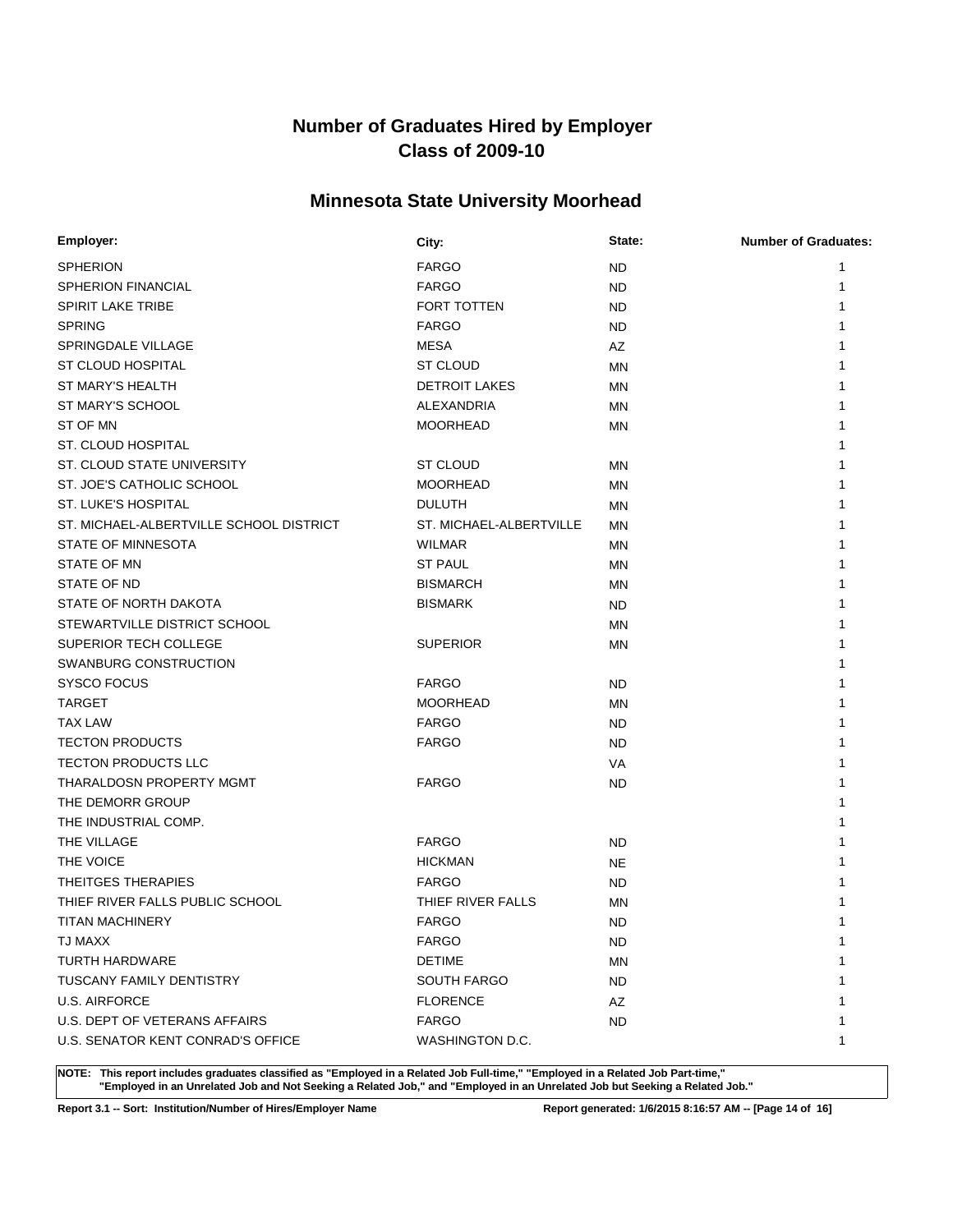### **Minnesota State University Moorhead**

| Employer:                              | City:               | State:    | <b>Number of Graduates:</b> |
|----------------------------------------|---------------------|-----------|-----------------------------|
| UNITED DISTICT #7                      | <b>BURLINGTON</b>   | <b>ND</b> | 1                           |
| UNITY MEDICAL CENTER                   | <b>GRAFTIN</b>      | <b>ND</b> | 1                           |
| UNIVERSAL HEALTH SERVICES              | ANCHORAGE           | AK        |                             |
| UNIVERSITY OF MARY                     | <b>BISMARCK</b>     | ND.       |                             |
| UNIVERSITY OF NEBRASKA                 | <b>LINCOLN</b>      | <b>NE</b> |                             |
| UNIVERSITY OF NEW ORLEANS              | <b>NEW ORLEANS</b>  | LA        |                             |
| UNIVERSITY OF WI EAU CLAIR             | <b>EAU CLAIR</b>    | WI        |                             |
| URBAN PLAINS CENTER                    | <b>FARGO</b>        | ND.       |                             |
| US ARMY                                |                     |           |                             |
| <b>US ARMY</b>                         | <b>FARGO</b>        | <b>ND</b> |                             |
| <b>US BANCORP</b>                      |                     |           |                             |
| US CHAMBER OF COMMERCE-POLICY DIVISION | WASHINGTON, DC      |           |                             |
| <b>VALAN FARMS</b>                     | <b>MOORHEAD</b>     | ΜN        |                             |
| <b>VALLEY SR SERVICES</b>              | <b>FARGO</b>        | ND.       |                             |
| <b>VALLEYNEWS LIVE</b>                 | <b>FARGO</b>        | ND.       |                             |
| <b>VANITY CORP</b>                     | <b>FARGO</b>        | <b>ND</b> |                             |
| <b>VERIZON WIRELESS</b>                | <b>FARGO</b>        | <b>ND</b> |                             |
| <b>VFW</b>                             | <b>FARGO</b>        | <b>ND</b> |                             |
| <b>VIDEO ARTS STUDIOS</b>              | <b>FARGO</b>        | ND.       |                             |
| <b>VOGAL LAW FIRM</b>                  | <b>DENVER</b>       | CO        |                             |
| <b>VOLT</b>                            | <b>FARGO</b>        | ND.       |                             |
| <b>WAHPETON PUBLIC SCHOOL</b>          |                     |           |                             |
| <b>WALBERG TRUCK CO</b>                | <b>FARGO</b>        | ND.       |                             |
| <b>WAL-MART</b>                        | <b>FERGUS FALLS</b> | <b>MN</b> |                             |
| WALTER AUTOMOTIVE COMPANY              | <b>BURNSVILLE</b>   | MN        |                             |
| <b>WANZIT CONSTRUCTION</b>             | <b>MAPLETON</b>     | ND.       |                             |
| <b>WDAY</b>                            | <b>FARGO</b>        | ND.       |                             |
| WDAZ-TV                                | <b>GRAND FORKS</b>  | ND.       |                             |
| <b>WELLS FARGO</b>                     | <b>MINNEAPOLIS</b>  | MN        |                             |
| <b>WELLS FARGO</b>                     | <b>FARGO</b>        | ND.       |                             |
| <b>WELLS FARGO</b>                     | <b>WEST FARGO</b>   | ND.       |                             |
| <b>WELLS FARGO</b>                     | <b>SIOUX FALLS</b>  | SD        |                             |
| <b>WELLS FARGO FINANCIAL</b>           | <b>FARGO</b>        | <b>ND</b> |                             |
| WEST CENTRAL REGIONAL JUVENILE CENTER  | <b>MOORHEAD</b>     | MN        | 1                           |
| <b>WEST DIAGNOSTIC</b>                 | <b>FORT MYERS</b>   | FL.       | 1                           |
| <b>WEST FARGO HIGH</b>                 | <b>WEST FARGO</b>   | <b>ND</b> | 1                           |
| <b>WEST FARGO PUBLIC SCHOOL</b>        | <b>WEST FARGO</b>   | ND.       | 1                           |
| <b>WEST FARGO SCHOOL DISTRICT</b>      | <b>WEST FARGO</b>   | <b>ND</b> | 1                           |
| <b>WESTCON INDUSTRIES</b>              | <b>BISMARCK</b>     | ND.       | 1                           |
| WESTERN ILLINOIS UNIVERSITY            | <b>MACOMB</b>       | IL.       | 1                           |

**NOTE: This report includes graduates classified as "Employed in a Related Job Full-time," "Employed in a Related Job Part-time," "Employed in an Unrelated Job and Not Seeking a Related Job," and "Employed in an Unrelated Job but Seeking a Related Job."**

**Report 3.1 -- Sort: Institution/Number of Hires/Employer Name Report generated: 1/6/2015 8:16:57 AM -- [Page 15 of 16]**